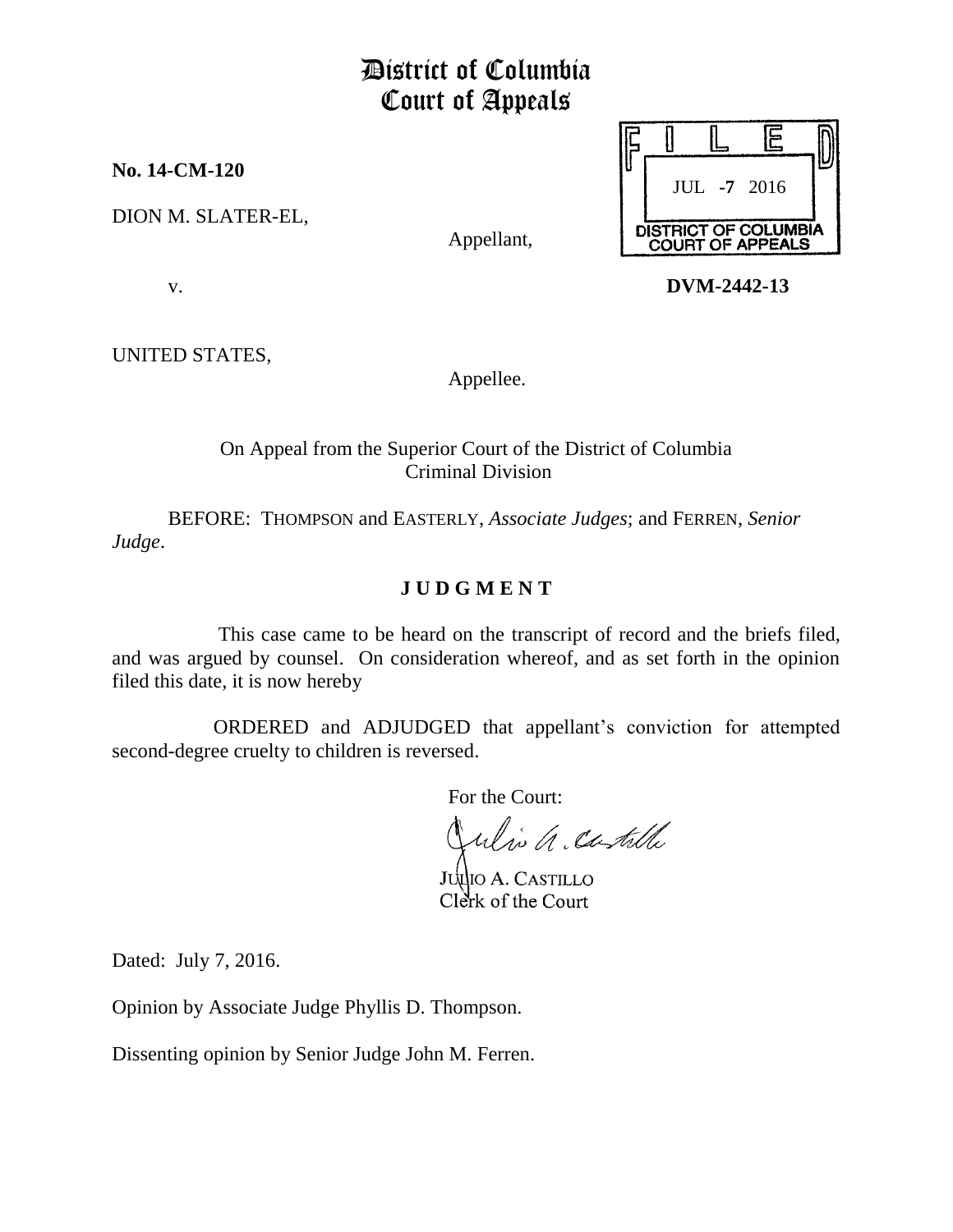*Notice: This opinion is subject to formal revision before publication in the Atlantic and Maryland Reporters. Users are requested to notify the Clerk of the Court of any formal errors so that corrections may be made before the bound volumes go to press.*

#### **DISTRICT OF COLUMBIA COURT OF APPEALS**

No. 14-CM-120

DION M. SLATER-EL, APPELLANT,

**FILED** 7/7/16<br>District of Columbia<br>Court of Appeals  $\zeta_{4}$  to  $\zeta$ io Castillo

**rk of Court** 

V.

UNITED STATES, APPELLEE.

Appeal from the Superior Court of the District of Columbia (DVM-2442-13)

(Hon. Marisa Demeo, Trial Judge)

(Argued November 12, 2015 Decided July 7, 2016)

*Edward E. Schwab* for appellant.

*Seth M. Gilmore*, Assistant United States Attorney, with whom *Ronald C. Machen Jr.*, United States Attorney at the time the brief was filed, and *Elizabeth Trosman* and *Samantha Trepel*, Assistant United States Attorneys, were on the brief, for appellee.

Before THOMPSON and EASTERLY, *Associate Judges*, and FERREN, *Senior Judge*.

Opinion for the court by *Associate Judge* THOMPSON.

Dissenting opinion by *Senior Judge* FERREN at page 28.

THOMPSON, *Associate Judge*: Appellant Dion Slater-El contends that the

evidence was insufficient to sustain his conviction for attempted second-degree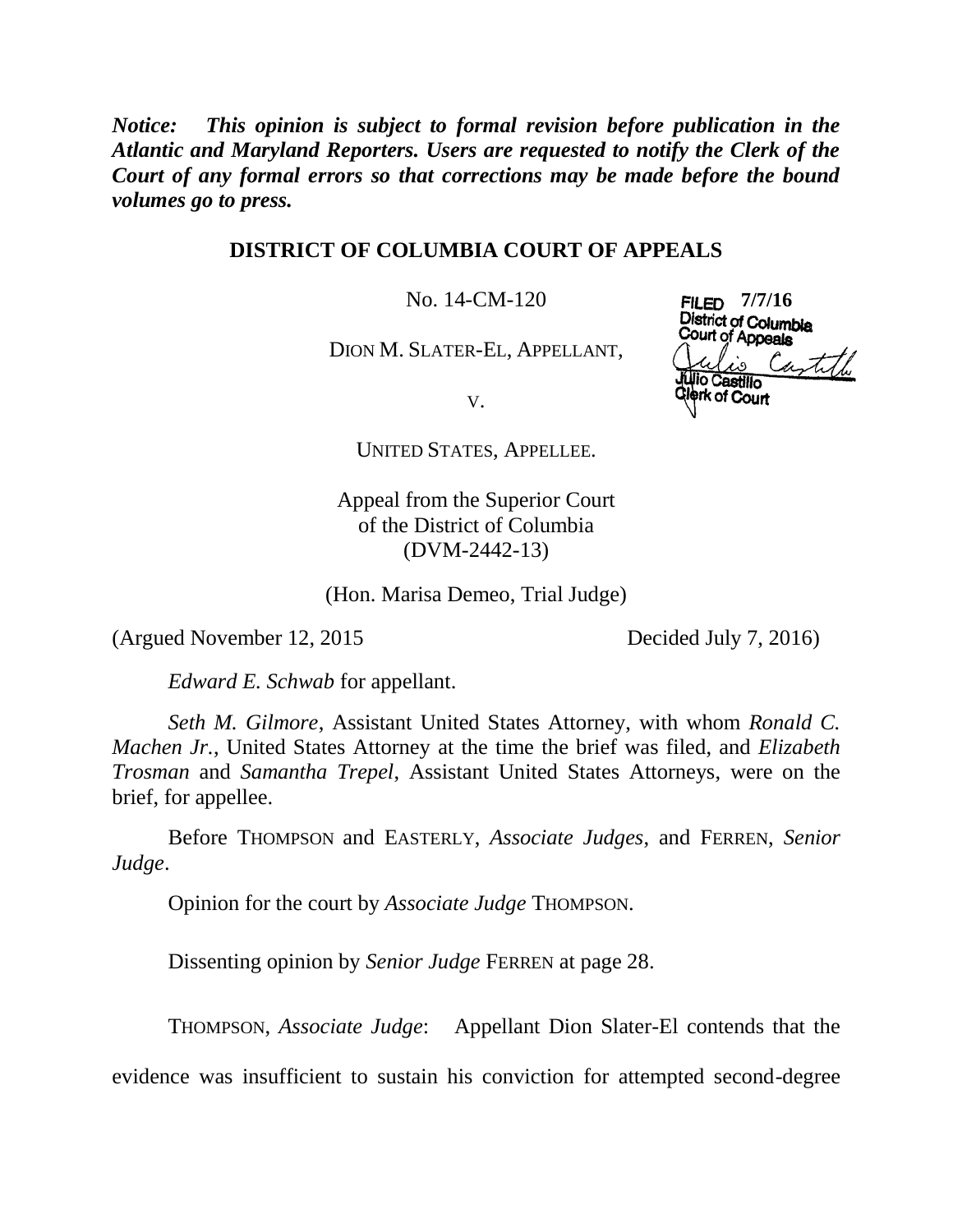cruelty to children.<sup>1</sup> Concluding that the evidence on which the trial judge primarily relied in finding that appellant caused a grave risk of bodily injury to his young son meets the test of "inherent incredibility" — admittedly a "very stringent" test which has been met in only a tiny number of cases," *In re A.H.B.*, 491 A.2d 490, 496 n.8 (D.C. 1985) — and that the remaining evidence cannot support a finding of guilt beyond a reasonable doubt, we agree, and therefore reverse.

#### **I.**

Appellant's conviction stems from an incident at the home of his sister, Donna Robinson, and her husband, Ellsworth Robinson. Appellant's wife, Louisetta Koh, lived in the Robinson home along with her two children, a six-yearold daughter and a 16-month-old son. Appellant is the biological father of the younger child. On October 26, 2013, after appellant had brought the children back to Koh after their visit with appellant, an argument between Koh and appellant ensued when Koh informed appellant that she had made arrangements to take both

<sup>1</sup> A person "commits the crime of cruelty to children in the second degree if that person intentionally, knowingly, or recklessly . . . [m]altreats a child or engages in conduct which causes a grave risk of bodily injury to a child.]"  $D.C.$ Code  $\S$  22-1101 (b)(1) (2012 Repl.). "[Proof] of second-degree cruelty to children is sufficient to convict a defendant of attempted second-degree cruelty to children." *Smith v. United States*, 813 A.2d 216, 220 (D.C. 2002).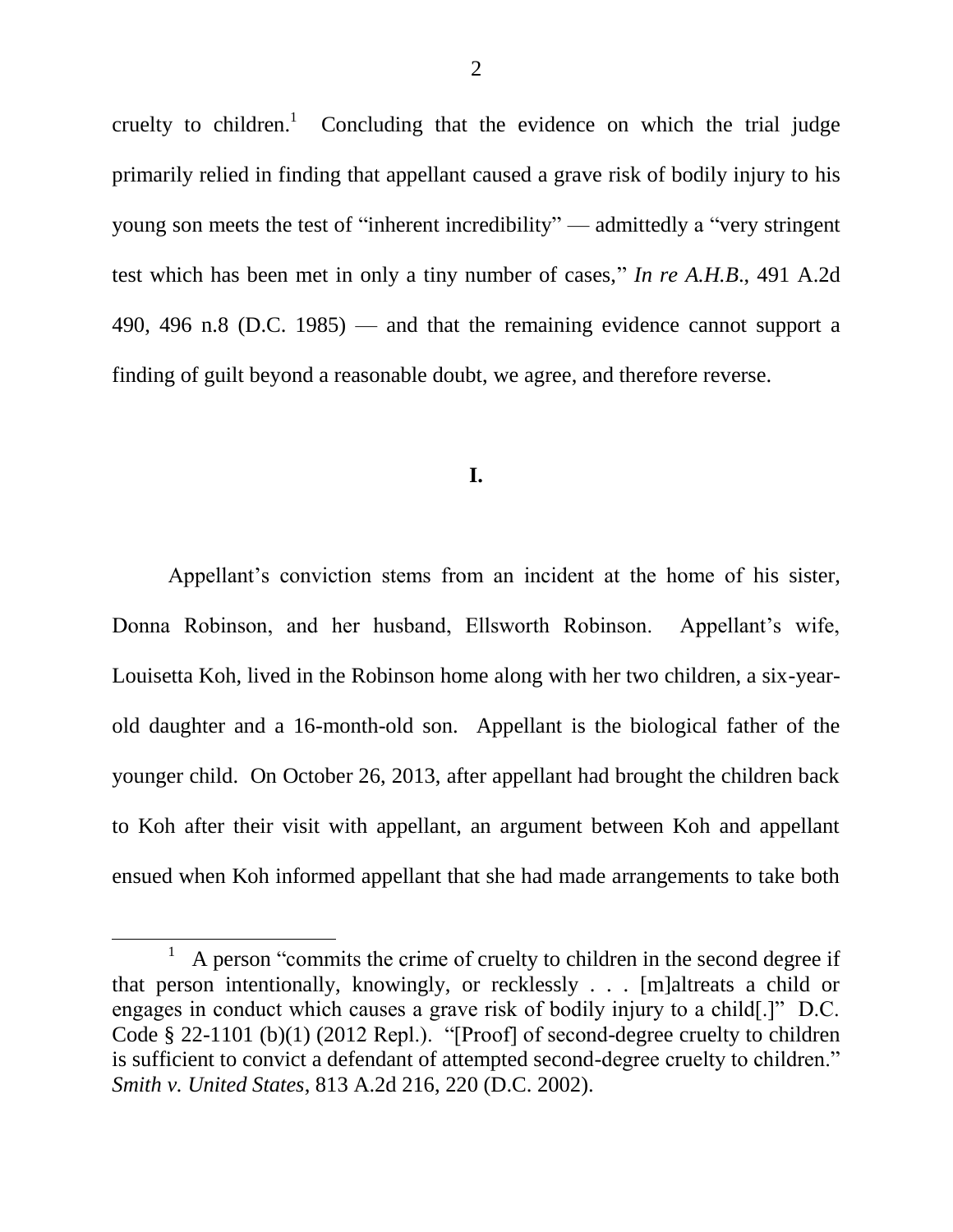children to North Carolina the next day. Appellant said that he would not allow Koh to take his son. When Ms. Robinson saw that appellant and Koh were "tussling," Ms. Robinson told appellant to leave, but appellant refused and (the trial court found) shoved Robinson aside.<sup>2</sup> The bulk of the testimony at trial was focused on what occurred afterwards, when appellant walked over and picked up his son, who was seated in a highchair.

Ms. Robinson was the government's first witness. We describe her testimony at some length because the trial court relied on it heavily in finding appellant guilty of attempted second-degree cruelty to children. Ms. Robinson testified that appellant "grabbed" the child, who was "still strapped into" the highchair (depicted in Government Exhibit 2), "grabbed the highchair," and somehow "ended up on top of  $\ldots$ . Koh on the couch with the highchair and the baby[,]" possibly because appellant had tripped over the legs of the highchair. According to Ms. Robinson, appellant "had his arms around the baby" but "also had a full highchair  $\ldots$  in his grasp"; Koh "was under [appellant] and the baby," while the baby was "still strapped into the  $\dots$  seat[.]" Ms. Robinson testified that appellant had "a grip on the baby where you really couldn't see the baby.  $\ldots$  You

<sup>2</sup> For that conduct, appellant was charged with and convicted of simple assault. He does not challenge that conviction.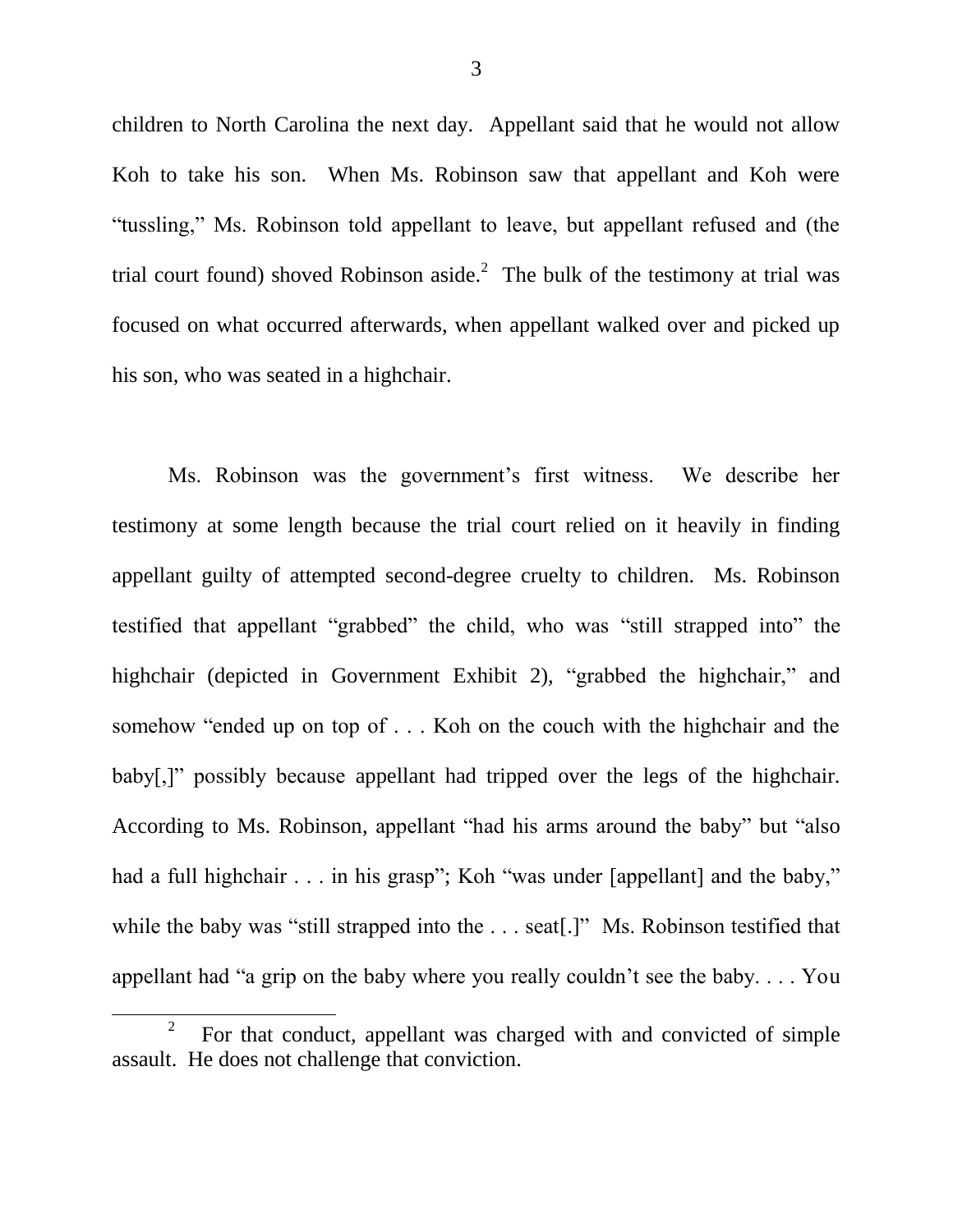really couldn't see the baby good, unless you knew the baby was there, you wouldn't have known that he had that tight of a grip on the baby."

Ms. Robinson further testified that she and Koh kept repeating that appellant should "let go of the baby," and Ms. Robinson tried "to pull him up off the baby." After a "few minutes," Mr. Robinson, who had called 911, came downstairs and hit appellant "to get him to let go of the baby," and there was a "lot of confusion going on at that time." When the police arrived, Ms. Robinson testified, they "had this baton thing" that Ms. Robinson "guess[ed]  $\lceil \cdot \rceil$  they were going to poke [appellant] with $\lceil$ ,]" but Ms. Robinson told them to stop and joined " $\lceil e \rceil$  verybody  $\lceil$  in  $\rceil$  hollering it's a baby under there, it's a baby under there." Ms. Robinson testified that when a second officer arrived, that officer "was getting ready to mace [appellant]," but everyone again "hollered please don't use the mace, it's a baby under there." The officers tried to pull appellant off of Koh and told him to let the baby go, but appellant "said he wasn't going to do it." Appellant eventually released the baby, but, during the whole time appellant was holding the baby, the baby was "screaming" and "hysterically crying" and "was terrified."

On cross-examination, Ms. Robinson testified that while the highchair was propped up on the couch, appellant had his back toward her and never changed that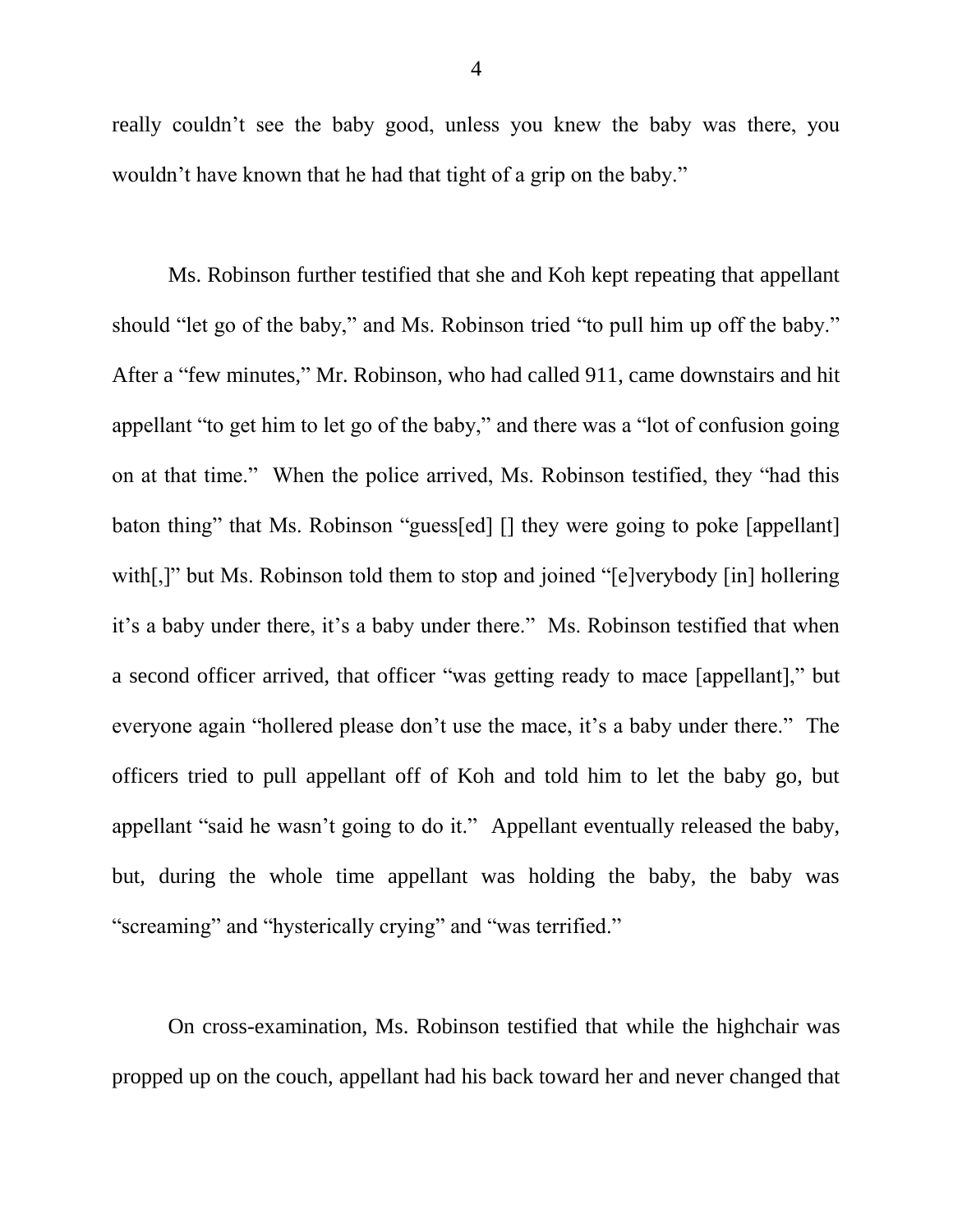position until the police came. Ms. Robinson agreed that her view was of appellant's "back and back of his head" and that she grabbed appellant "from the back," but said that appellant's "weight was on — could have — anything could have happened at that moment actually." She added that appellant "was putting the baby at more harm than had he let the baby go, because [Koh] was also there and she had her hands on the baby, as well. $\frac{3}{10}$  Ms. Robinson further testified that she didn't "know what [appellant] could see, because [she] couldn't see what he could see."

On re-direct, Ms. Robinson testified that "[appellant's] weight was on that baby. Even though he may have had the baby wrapped around -- he had his arms wrapped around the baby, the positioning of that baby between him and his wife could have caused that baby harm. . . . The weight of his body was on the baby . . . The only thing that I could see that might have even helped a little bit was the highchair. Had the baby not been in the highchair[,] the baby could have gotten really hurt badly."

<sup>3</sup> Ms. Robinson was asked whether she could "see all of that from underneath them<sup>"</sup> when Koh was on her back, the highchair was on top of her, the baby was in the highchair, and appellant was on top of them with his back and the back of his head showing. Ms. Robinson answered, "You had to be in [the] position that I was in, yes."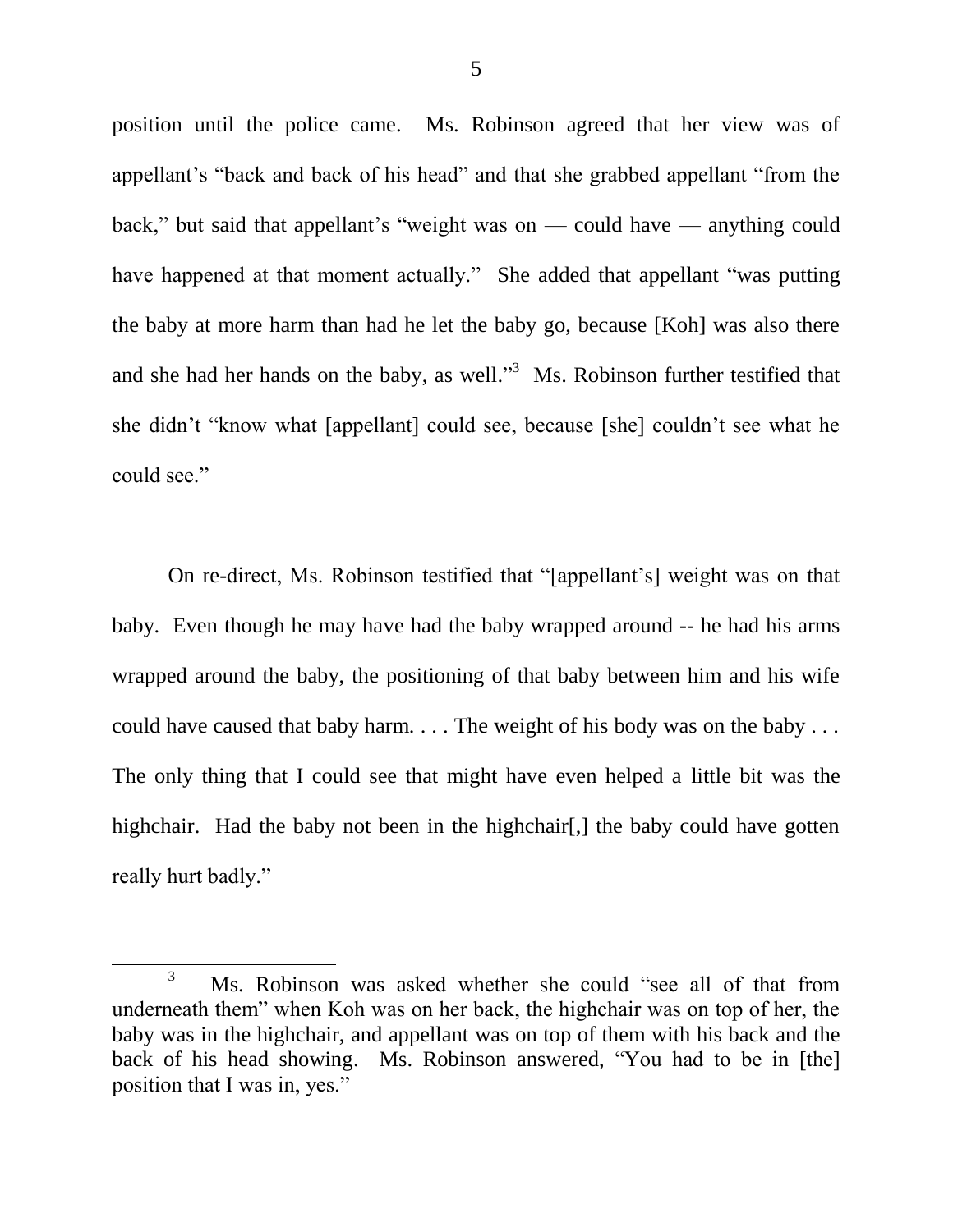The government's next witness was Mr. Robinson. Mr. Robinson testified repeatedly that he "couldn't see the baby" and "didn't see the baby" or the highchair, because appellant was "right over top [of] the baby" and because the baby and Koh were both "down on the floor in front of  $[appellant].$ "<sup>4</sup> Mr. Robinson said that appellant "wouldn't let the baby go even after the police came" and that appellant released the baby only after the police put "a little spoon  $\dots$ [thing] under his arm" and his arm "popped up." Mr. Robinson testified that "it didn't seem like [the police action] hurt the baby" and that he did not hear the baby "do anything.  $\ldots$  The baby was walking."

The government's final witness was Metropolitan Police Department ("MPD") Officer Tiffany Keenan, who responded to the 911 call on the night of the incident. Officer Keenan testified that when she and Officer Michael Rodd arrived at the scene, she heard voices yelling, "let go of the baby, get him off of the baby." Officer Keenan testified that when she entered the residence, she saw appellant "laying on top of" or "laying over top of the baby and then the baby right under him," and could see the baby face up and crying "hysterical $[1y, ]$ " "like it was very uncomfortable." Appellant's torso was "leaning over the couch" and his

<sup>&</sup>lt;sup>4</sup> Ms. Robinson had testified that Mr. Robinson "could see that the baby is there," but Mr. Robinson testified that he "couldn't understand where the baby was."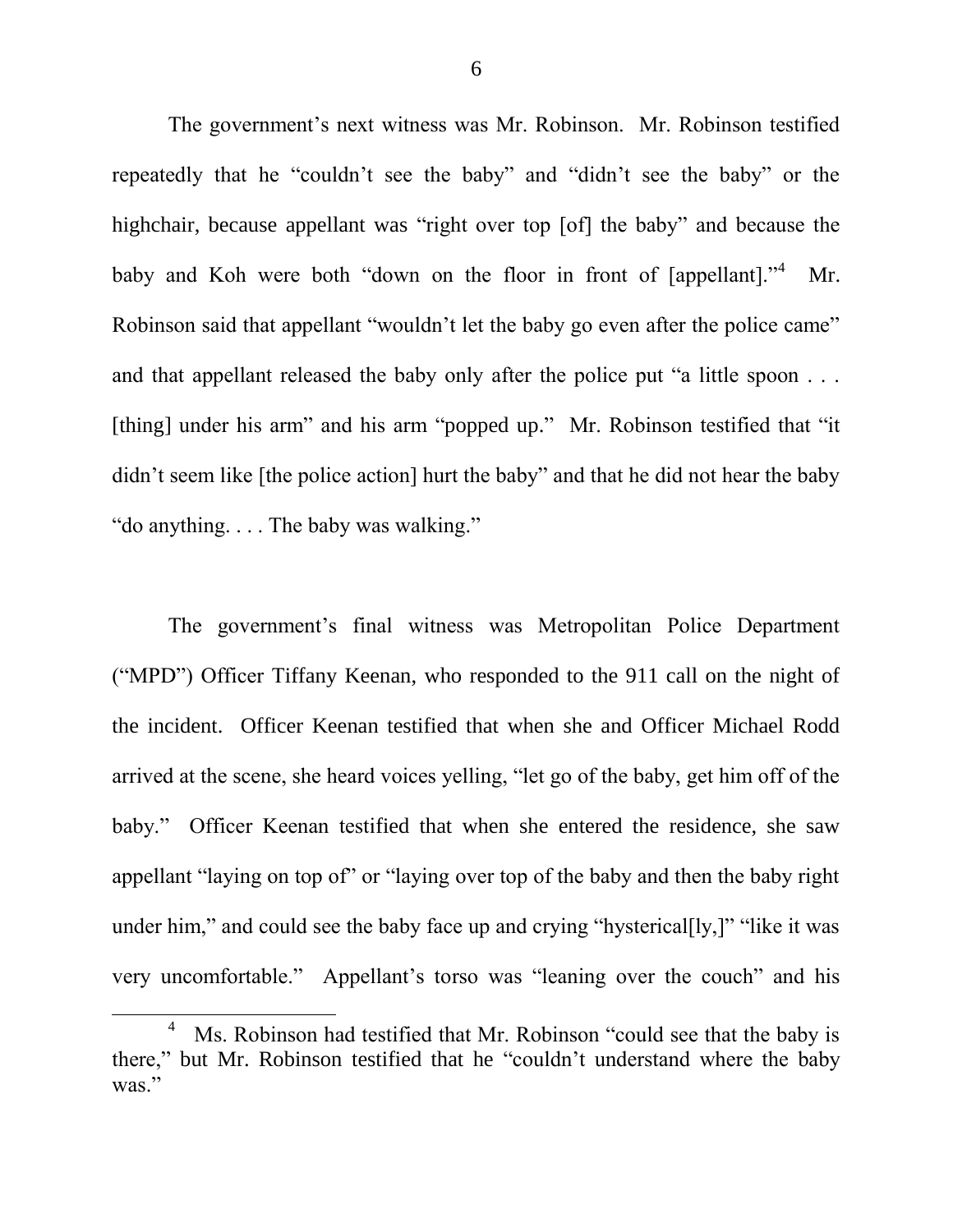"knees [were] on the ground." Officer Keenan then demonstrated appellant's positioning for the court, which the government described for the record: "[Officer Keenan] kneeled down on the floor bent over[,] encircling her arms in front of her." Officer Keenan stated that appellant was "more so laying on top of the baby" than cradling the baby. Officer Keenan did not see a highchair and agreed on cross-examination that Koh was not lying under appellant when the officers arrived. Officer Keenan testified that appellant "repeatedly kept saying I'm not going nowhere without my son." The officers "more than twice" asked appellant to release his son, and, when he would not comply, Officer Keenan pulled appellant's left arm, "us[ing] the reasonable amount of force necessary to  $\ldots$  get him to comply." Officer Keenan could not "give . . . an estimate[d] amount of time," but said that "it took a little while to get [appellant] off." The baby was "on his back facing upward" when appellant released him. Officer Keenan noted that Koh refused medical treatment for the baby, stating that "the baby was fine."<sup>5</sup>

<sup>5</sup> During re-direct, Officer Keenan, making use of a juror's chair, demonstrated how appellant was holding the baby. The court described the demonstration as follows:

I guess I don't know that one can say whether or not there's air [between the cushion and the officer's body], but certainly one could characterize what the witness showed the [c]ourt is her body in the area of her arms from the lower chest to her stomach . . . directly lying on top of the chair, that is making contact with the chair,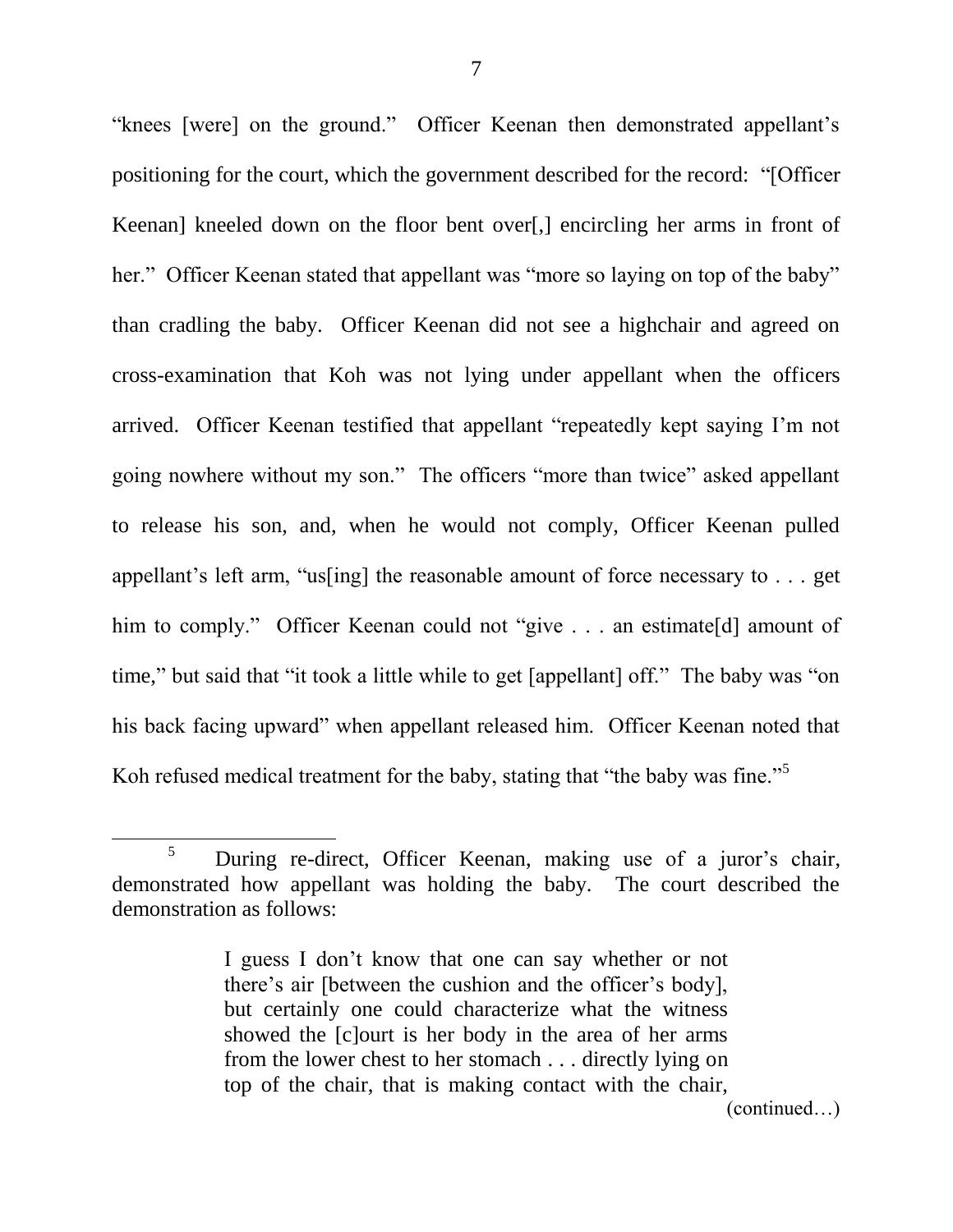At the close of the government's case, the court said that it would draw an adverse inference that Ms. Robinson and Mr. Robinson "are biased against" appellant as a sanction for Ms. Robinson's having discussed with Mr. Robinson, prior to his testimony, her own testimony about whether she was biased against appellant. The court found that the discussion violated its instruction that Ms. Robinson was not to discuss her testimony with anyone before the trial was over.<sup>6</sup>

After the court denied the defense motion for judgment of acquittal, the defense presented three witnesses. MPD Officer Rodd testified that he and Officer Keenan responded to the Robinsons' home "within a few minutes" "from the time

(…continued)

 $\overline{a}$ 

there wasn't a space visible between her body and that region and the cushion of the chair.

Observing that Officer Keenan's demonstration had her "ninety degrees pretty much bent over . . . this furniture piece," defense counsel asked the officer, "So it wasn't like [appellant] was laying flat out on top of the baby, smothering the baby, ... right?" Officer Keenan responded that there was "nothing there [presumably, nothing in her demonstration that stood in for the baby] so . . . [she] did it to the best of [her] ability."

6 Appellant subsequently testified that he and his sister are "really estranged." Ms. Robinson testified that she loves appellant, but, in response to a question from defense counsel about whether appellant had "exposed [her] for making up medical conditions that did not exist" (a matter about which appellant later testified), Ms. Robinson said that appellant's account was a "boldface lie" and that she could "bring medical records showing that [appellant] was escorted from the hospital by police officers because of the things that he was doing while he was there."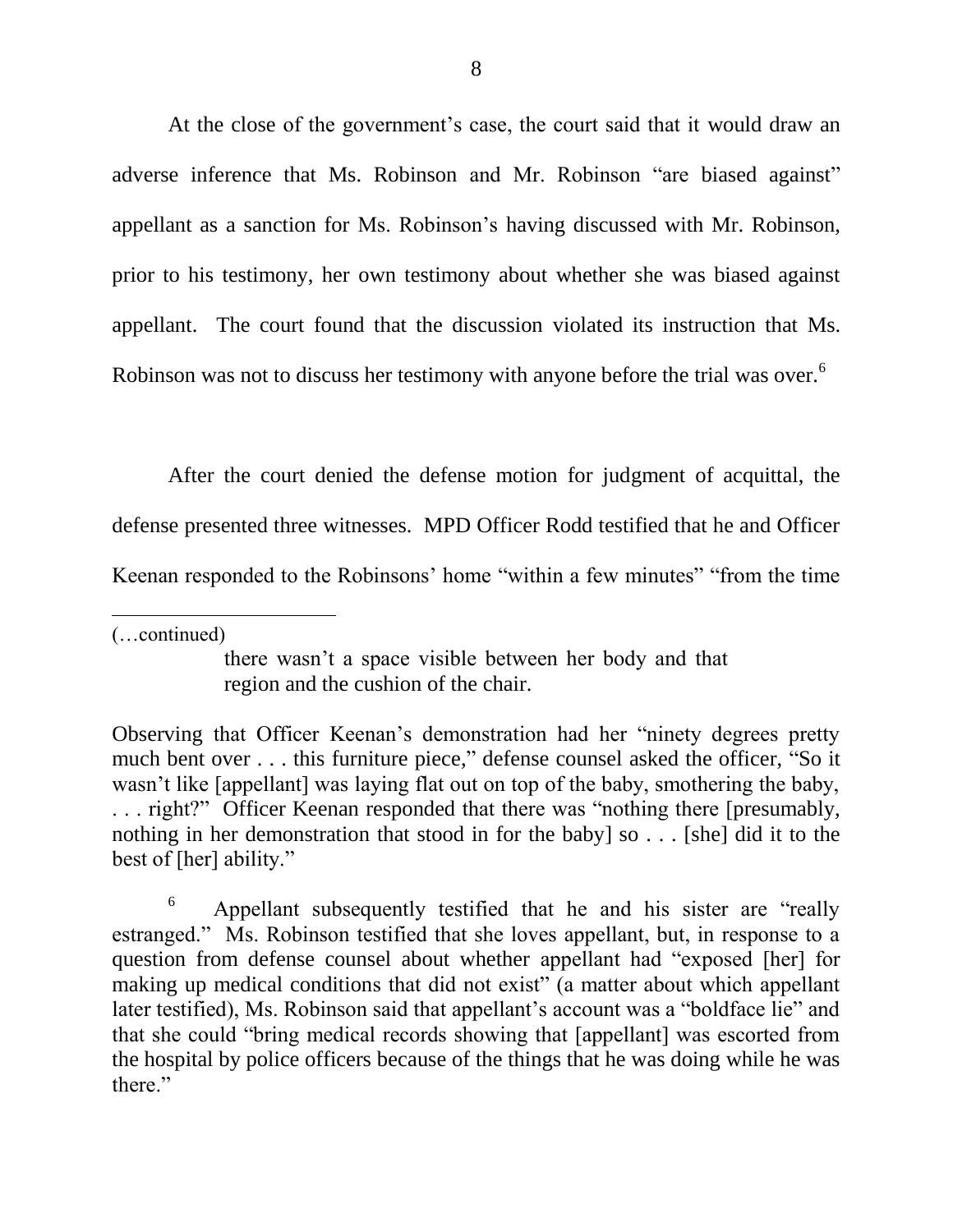the call came in." Upon arriving at the home, they saw members of the household around appellant yelling at him to let go of the baby. Appellant "had the baby facing towards him sitting in a highchair and he was holding it crouching over[,] like leaning on the couch." Asked whether appellant was "cradling the child," Officer Rodd said that he "wouldn't say cradling," as appellant "was holding the child very tightly." Appellant "seemed very agitated" and "didn't want to let go of the baby," and although the officers instructed him to let the child go, he did not do so until the officers forced him. The baby was crying hysterically when the officers entered the house, to the point where Officer Rodd was concerned about the child's well-being and safety because of "the position of [appellant] and the baby[.]" To Officer Rodd's knowledge, the child was "okay" when released. Officer Rodd testified that he did not see Koh, or any other person, under the highchair as it was lying on the couch.

Koh was the next defense witness. She testified that after appellant said he was going to take his son, appellant put "[h]is arms around the child" while the child was still in the highchair. Appellant fell on top of Koh after Mr. Robinson kept hitting appellant on the head. Koh told the court that she believed appellant, who was "crouching down" with his face toward the baby, was holding the baby "safely because he wasn't crying." She testified that the baby did not begin to cry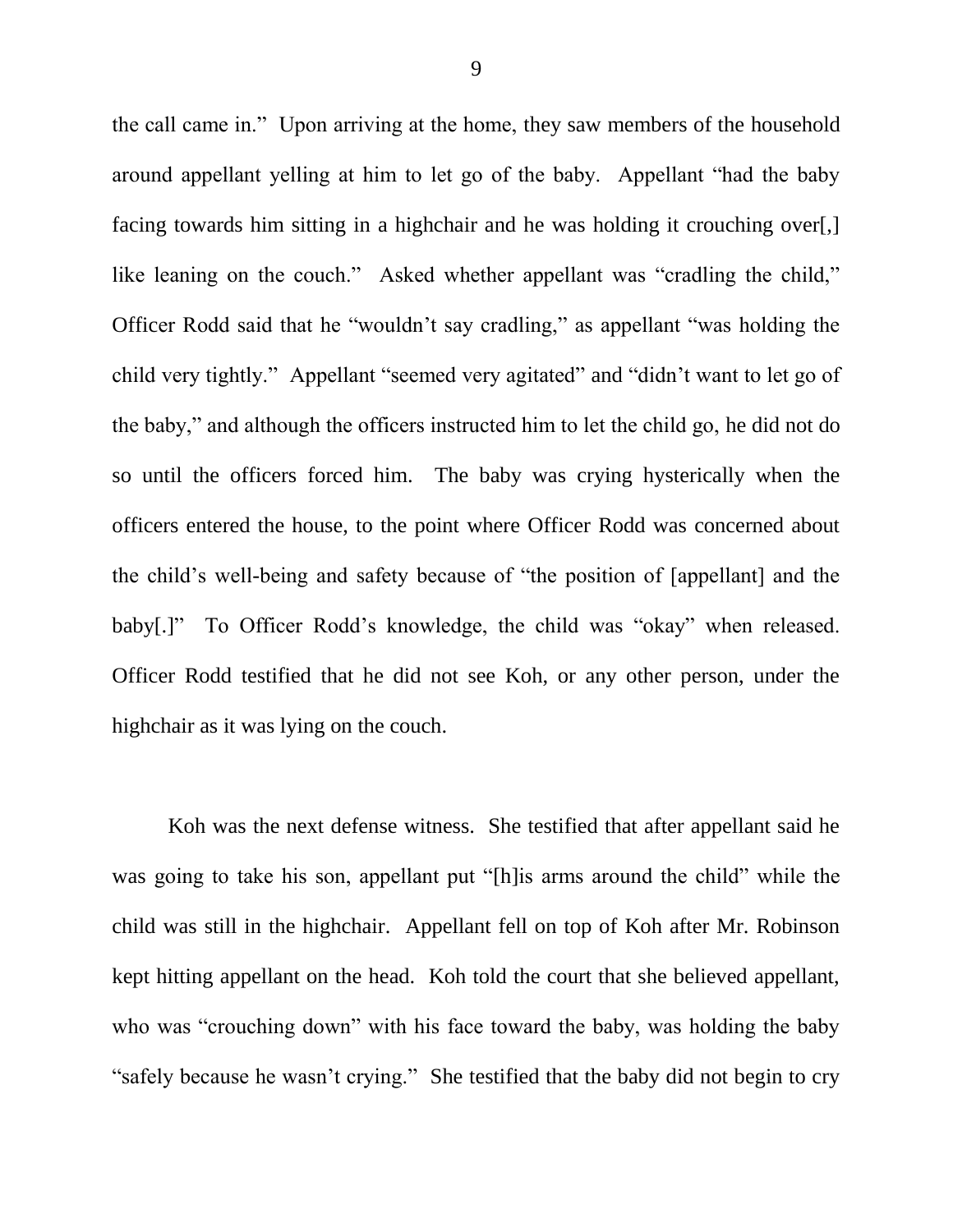until the police arrived. She also testified that appellant did not refuse an instruction to let the baby go and that the police did not tell appellant to "get off the child" because they were "in the back behind him" and "ain't even know" (presumably, whether appellant was on the child). Koh did not know how many "minutes or seconds" it took for the officers to get appellant to release the baby after they arrived. She acknowledged that she yelled for appellant to let go of the baby, but testified that she "knew he was not going to hurt the baby" and denied that appellant was putting his weight on the baby.

Finally, appellant testified on his own behalf. He testified that after Koh threatened to take the children to North Carolina, he went inside the house to get his son, and Koh began yelling, "Don't take the baby." Appellant testified that his intention was to pull the child out of the highchair and then leave, but that Ms. Robinson grabbed his arm, which he snatched away (according to appellant, "the only contact [he] made with [his] sister"). Appellant said that he took the child, who was "not strapped in," out of the highchair and had the child against his chest, and that the women began pulling on the baby. Appellant thought the baby could get hurt from their pulling on him, so he "kind of held the baby more trying to get them to just stop." He looked down at the baby, who was breathing and was "just" there $[$ ,]" as if he "[m]aybe . . . thought we were playing or something[.]" Mr.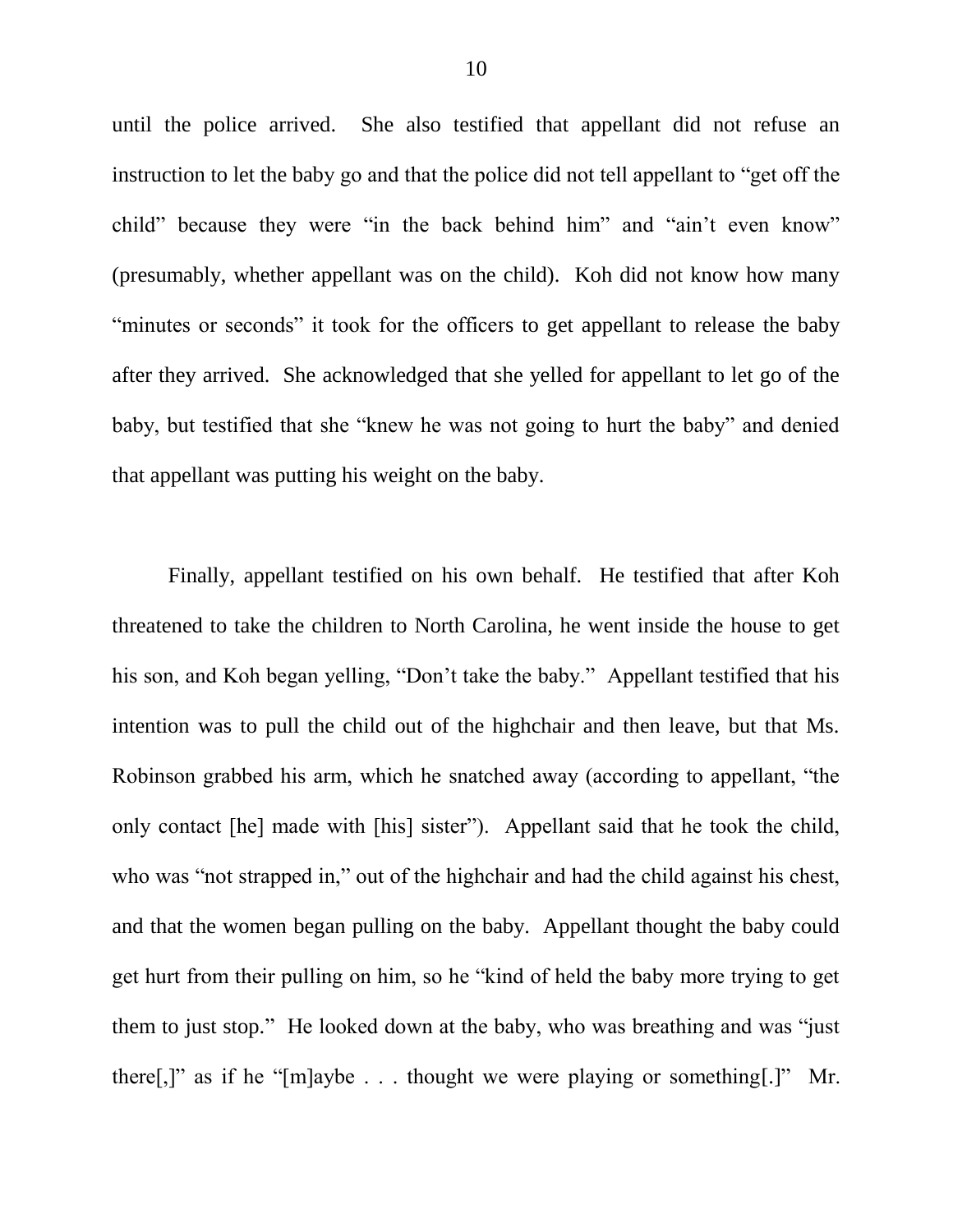Robinson appeared and began punching appellant, "for some minutes[,]" and appellant's "legs gave out and [he] just fell to [his] knees." Appellant testified that while trying to understand why the others were beating on him and punching his head while he had the baby, he walked on his knees over to the couch and buried his head, as people continued to beat on him. He was "just trying to hold the baby" so he didn't get hit." Appellant, with his head buried, knew that police officers had arrived only when they "did something" to his side to get him to release the baby. The baby had no injuries, and while appellant acknowledged that he heard his daughter crying during the incident<sup>7</sup> (and identified her as the person crying on the 911 recording that was admitted into evidence), he testified that the baby did not cry until the police took him away from appellant.

In announcing its findings of fact, the trial court stated that notwithstanding the evidence of Ms. Robinson's bias against appellant, Ms. Robinson was a "very compelling and credible witness," who "testified with a level of detail . . . [and] demeanor that truly conveyed to th[e] court that she was telling . . . the truth about the events." As for Mr. Robinson, the court gave his testimony "less weight," explaining that "[h]is memory seemed to be more faded than one would have

l

<sup>7</sup> Appellant testified that he was in the process of adopting the little girl, Koh's daughter, when the incident occurred.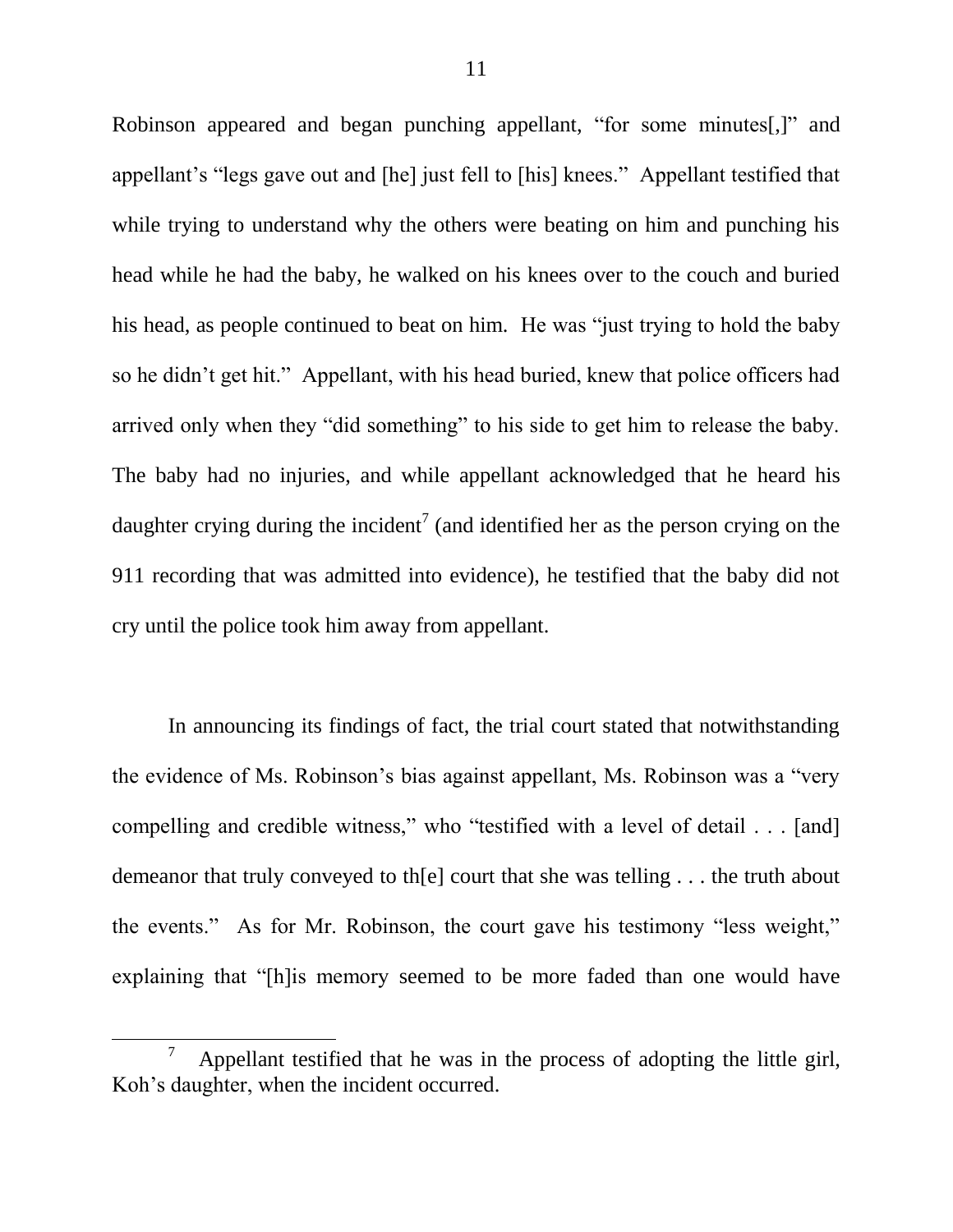expected regarding the events that had occurred . . . [a]nd [he] didn't seem to remember with specificity his own action[s][.]" The court found both police officers "to be very credible witnesses" with no reason to be biased and gave their testimony "a lot of weight" despite "some inconsistencies" in the testimony. The court found Koh to be "a less credible witness," who was not "[attuned] to what was happening around her[,] perhaps because she had already been involved in both a verbal and physical altercation with her husband"[;] the court gave her testimony "less weight." In particular, the court found "not credible" Koh's testimony that the baby was not crying until after the police arrived, noting that the officers, "upon arriving on the scene while the events were still ongoing," indicated that the baby was crying.

The court also found "wholly incredible" appellant's testimony that the baby was not crying until after the police arrived. In light of Officer Rodd's testimony that the baby was still in the highchair when he arrived, the court also did not credit appellant's testimony that the baby was not still in the highchair when appellant was holding him. Citing Officer Keenan's testimony that she did not see anyone's hands on appellant when she arrived, the court did not credit appellant's testimony that he was "just being pounded and pounded and beaten and that's why he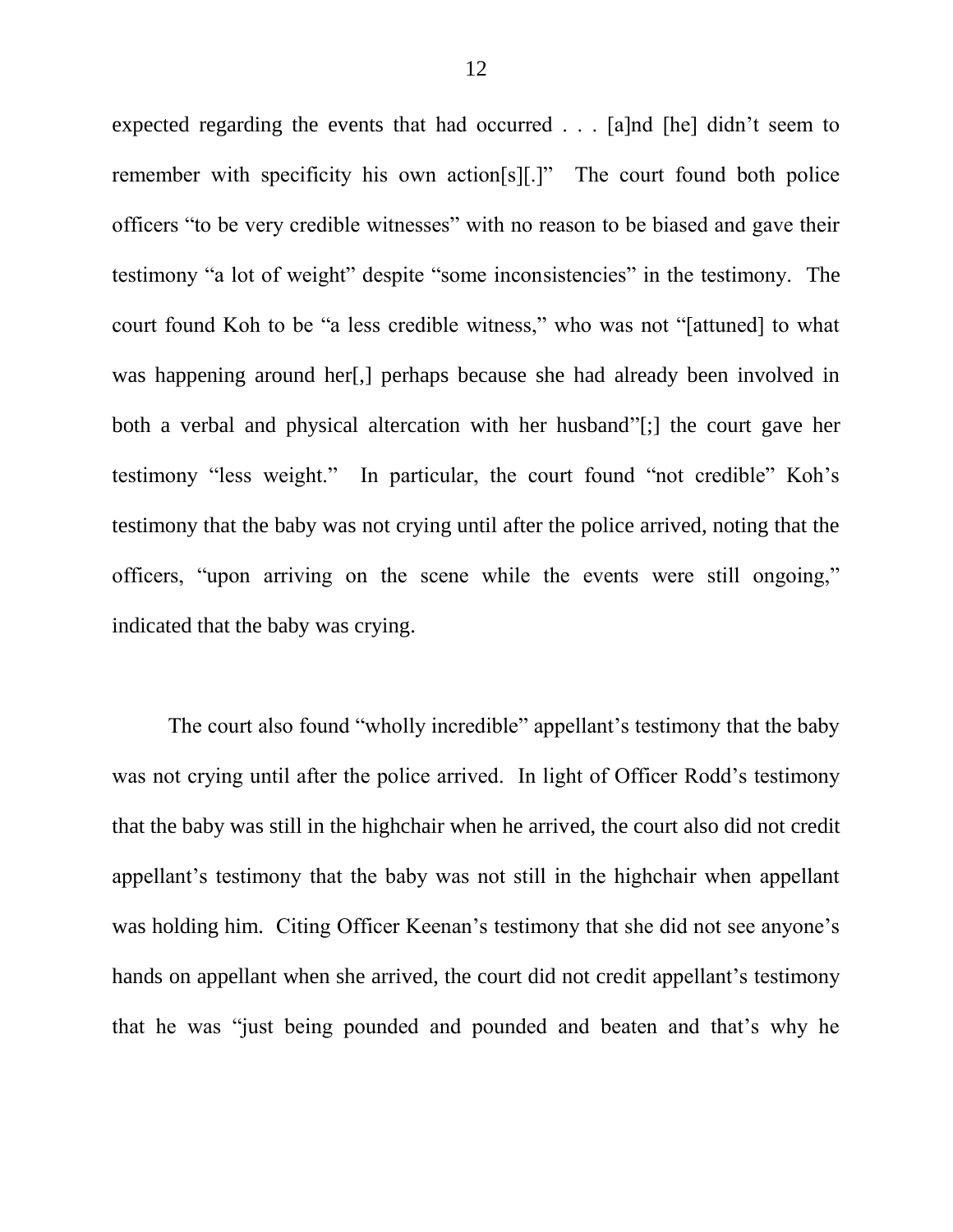couldn't release the baby $[.]$ <sup>8</sup> Further, the court did not credit appellant's testimony that, during the incident, his primary concern was the baby's safety. Instead, the court found, the "driving force" behind appellant's action was his intent not to leave without the baby, and his "actions of not releasing the baby  $\ldots$ continued to place the baby at greater and greater risk of harm."

The court found that the baby was strapped in the highchair shown in the photograph admitted as Government Exhibit 2. Additionally, the court concluded:

> I do find that the defendant grabbed the baby while the baby was still in the high chair, never removing the baby from the high chair, grabbed the baby with a tight grip. I do find that at one point the baby ended up under the upper body of the defendant leaning over -- over a couch. The defendant's weight was on some of the baby. The baby was still in the high chair. And so the order it is the defendant's on top, the baby next, and then the high chair, and then the couch, in that order from top to bottom with the defendant pressing down on the baby holding the baby tightly. I do find that the baby was [exhibiting signs of distress by] hysterically crying and was terrified.

The court also found that appellant was holding his son "very tightly[,]" "in a tight grip with the son underneath his body[,] pinned between his body and the high

<sup>8</sup> The court found, however, that Ms. Robinson tried "to physically pull [appellant] up and off the baby" and that Mr. Robinson, for several minutes, "struck [appellant] trying to get [him] to release the baby."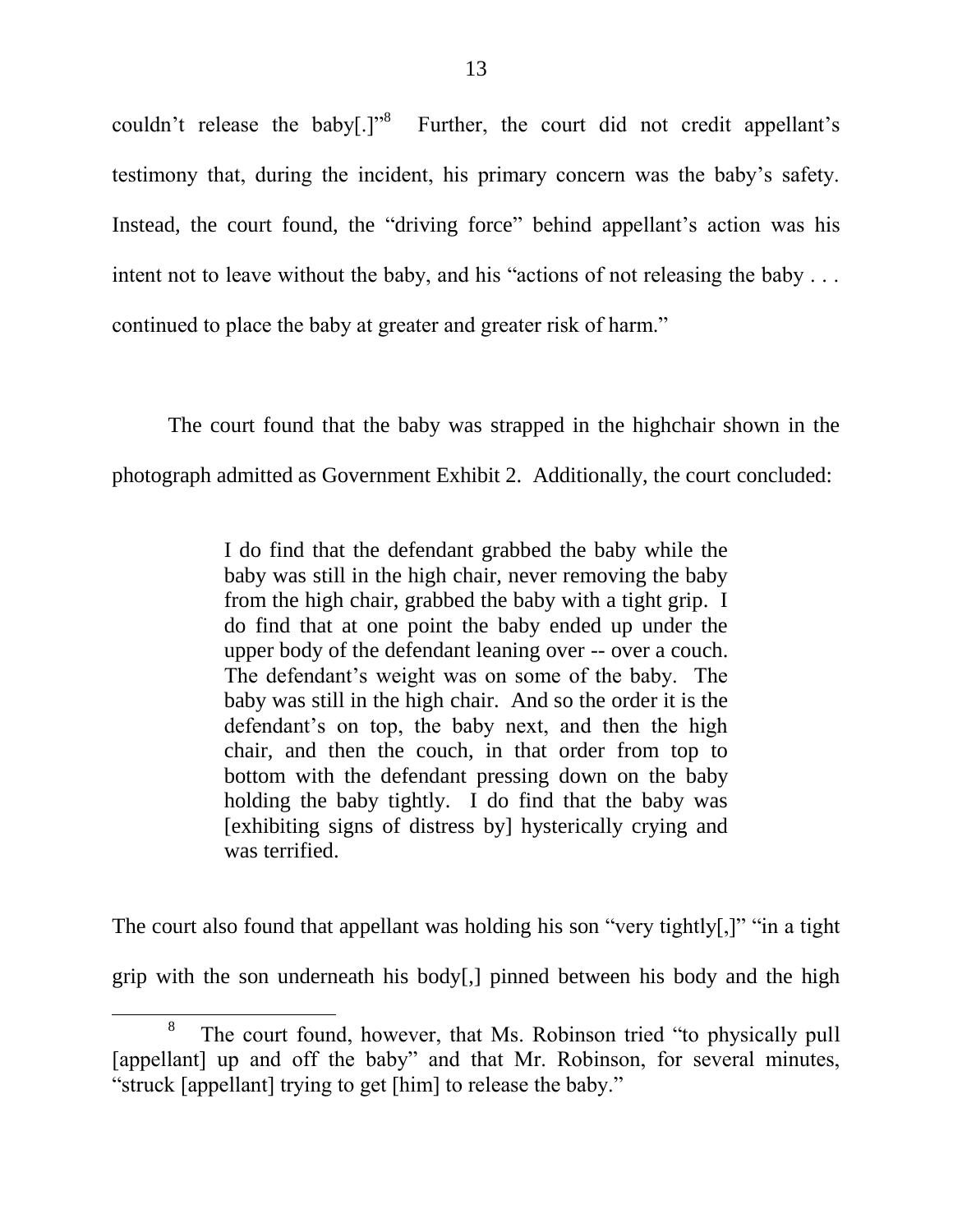chair on top of a couch," a "dangerous position where the child was at a grave risk of harm for an extended period of time." The court further found that appellant did not comply with the police officers' order, given more than two times, to release the child and found it "wholly incredible" that appellant did not recognize that "these were now police officers" giving the order. Appellant's non-compliance with the officers' order, the court found, was "extremely dangerous" for "[a] baby who could do nothing to get himself out of this situation" and "who could easily be harmed[.]" The court found that:

> [The] manner in which [appellant] grabbed the baby, held the baby, continued to hold the baby in a tight grip leaning over the baby with his weight on the baby with the baby still strapped in the high chair and continuing to do so in this very dangerous and precarious position for many minutes even when the police arrived continuing to do so, despite being asked to let the baby go, it did create a grave risk of bodily harm.

After the court concluded the announcement of its findings, defense counsel

asked the court to clarify its findings on several points, saying:

If the child was in the high chair and [the chair] kind of forms a plastic frame around the child, . . . how is [appellant] able to possibly suffocate the child if the child has this plastic frame around himself[?] Even if [appellant] was close to him, it seems [the highchair] would have insulated the child from having any kind of problems.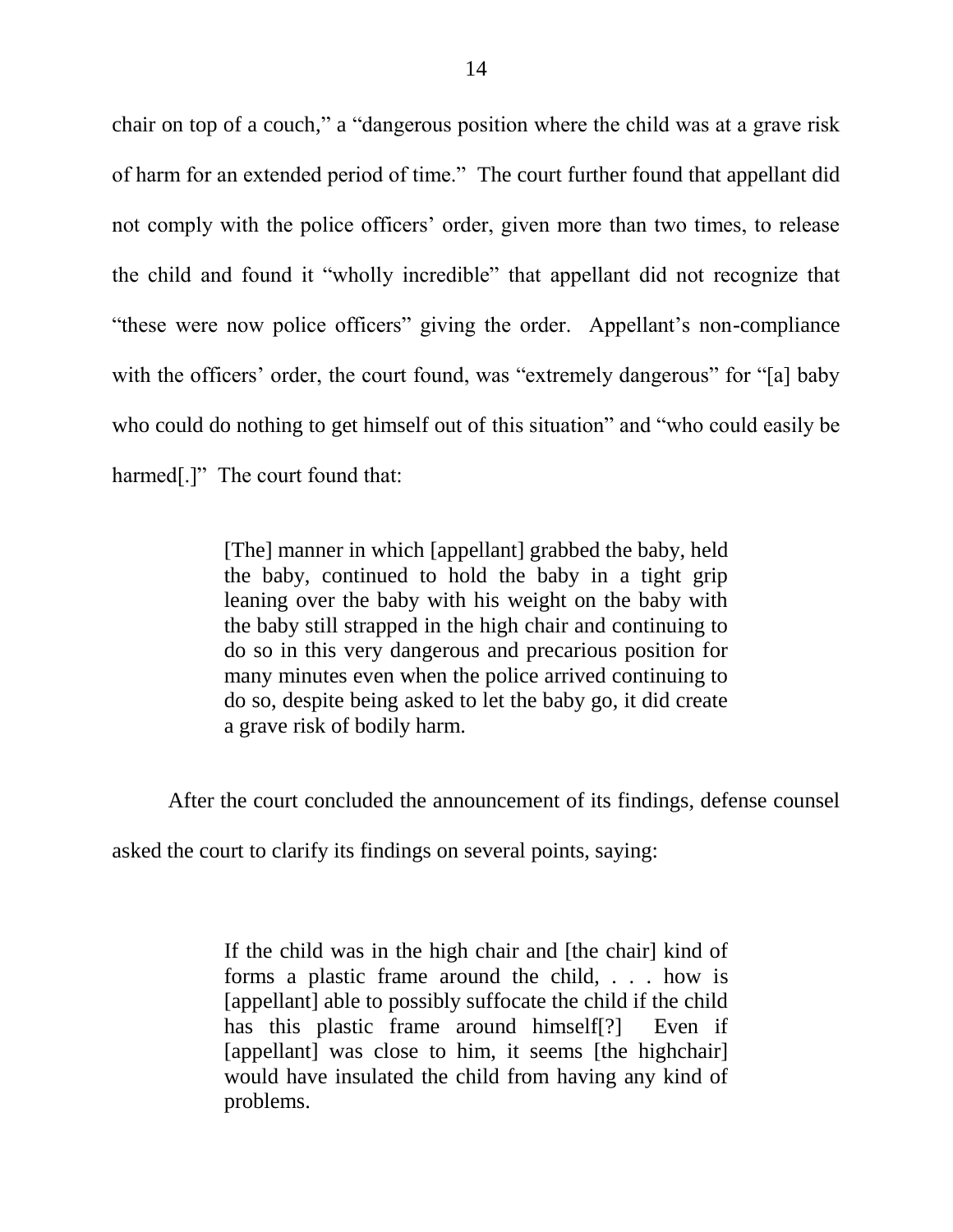Counsel also asked whether the court credited appellant's testimony that he fell or tripped rather than "went down on the couch intentionally[.]" The court responded that counsel's questions were "not key in any manner  $\ldots$  and that's why [it] didn't focus on them." The court further responded that it did not matter whether appellant "tripped or went down on the couch on his own"; what mattered for the court was that while appellant "had the child gripped in a tight grip on top of the couch, he continued to grip that baby for many minutes[,]" "while the baby was positioned on top of the couch underneath his weight.]" "while he was repeatedly asked to let the baby go." " $[T]$ hat in, and of itself, caused a grave risk of harm to the baby." The court said that it was not "making a specific finding whether the child was going to suffocate," reasoning that "[t]here could have been many ways the child could have been harmed under these circumstances because the defendant refused to release the baby. So I'm not here to make a physics [finding] as to whether the chair was providing sufficient protection [in order] to prevent suffocation[.]" Accordingly, the court found appellant guilty of attempted cruelty to children in the second degree.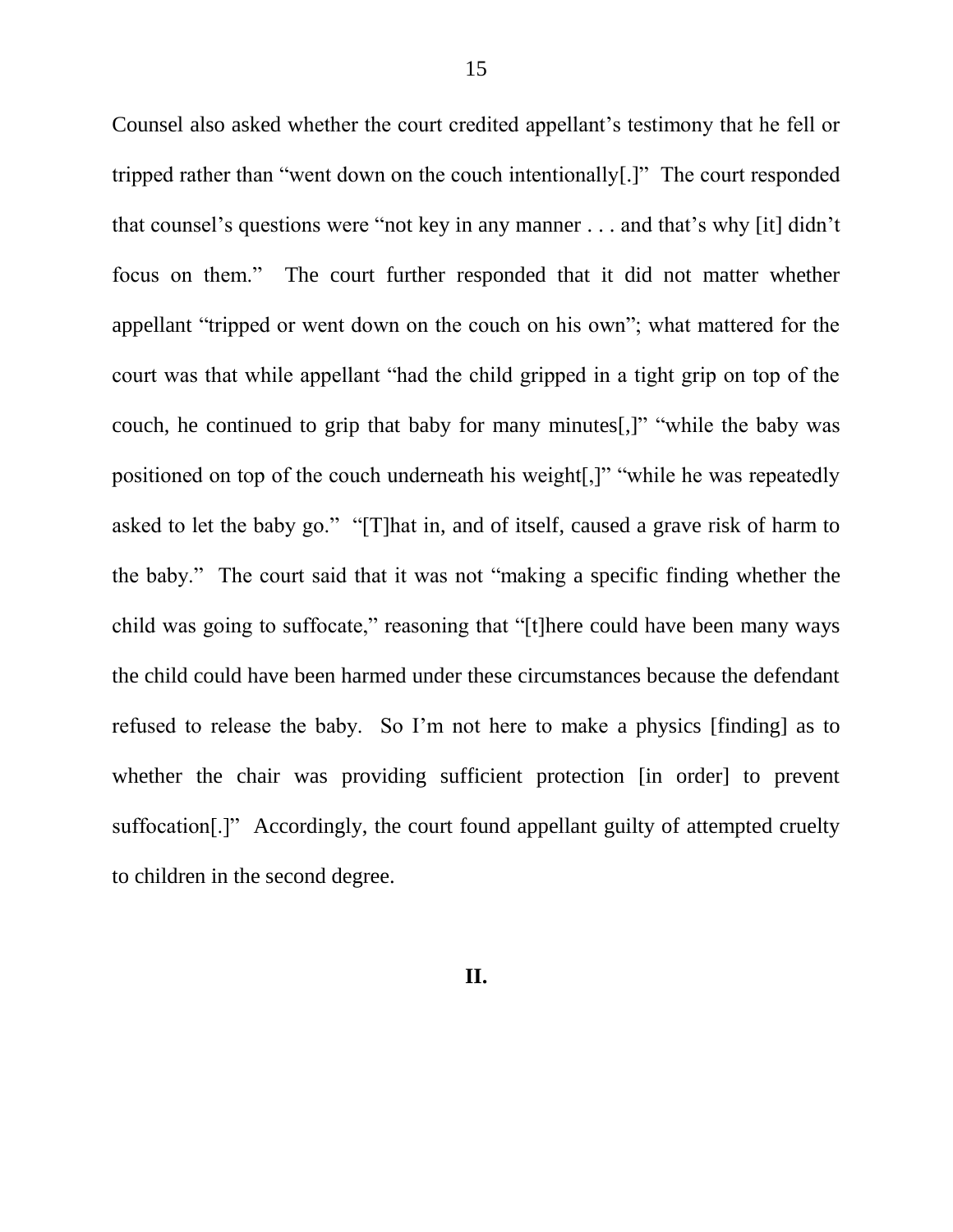To prevail on a claim that the evidence was insufficient for conviction, an appellant "must establish that the government presented no evidence upon which a reasonable mind could find guilt beyond a reasonable doubt." *Russell v. United States*, 65 A.3d 1172, 1176 (D.C. 2013) (internal quotation marks omitted).When considering an insufficiency-of-the-evidence claim, "we view the evidence in the light most favorable to the government, giving full play to the right of the [factfinder] to determine credibility, weigh the evidence, and draw justifiable inferences of fact, and making no distinction between direct and circumstantial evidence." *Medley v. United States*, 104 A.3d 115, 127 n.16 (D.C. 2014) (internal quotation marks omitted). Almost without exception, "[t]he determination of credibility is for the finder of fact, and is entitled to substantial deference." *Bouknight v. United States*, 867 A.2d 245, 251 (D.C. 2005). "This court will not reverse a trial court's factual findings after a bench trial unless those findings are plainly wrong or without evidence to support them." *Evans v. United States*, 122 A.3d 876, 887 (D.C. 2015) (internal quotation marks and alterations omitted).

The foregoing standard is "deferential," *Swinton v. United States*, 902 A.2d 772, 776 n.6 (D.C. 2006), but it is not a "rubber stamp," *id.*, and it is by no means "toothless." *Evans*, 122 A.3d at 887. "[A]lthough a [fact-finder] is entitled to draw a vast range of reasonable inferences from evidence, [the fact-finder] may not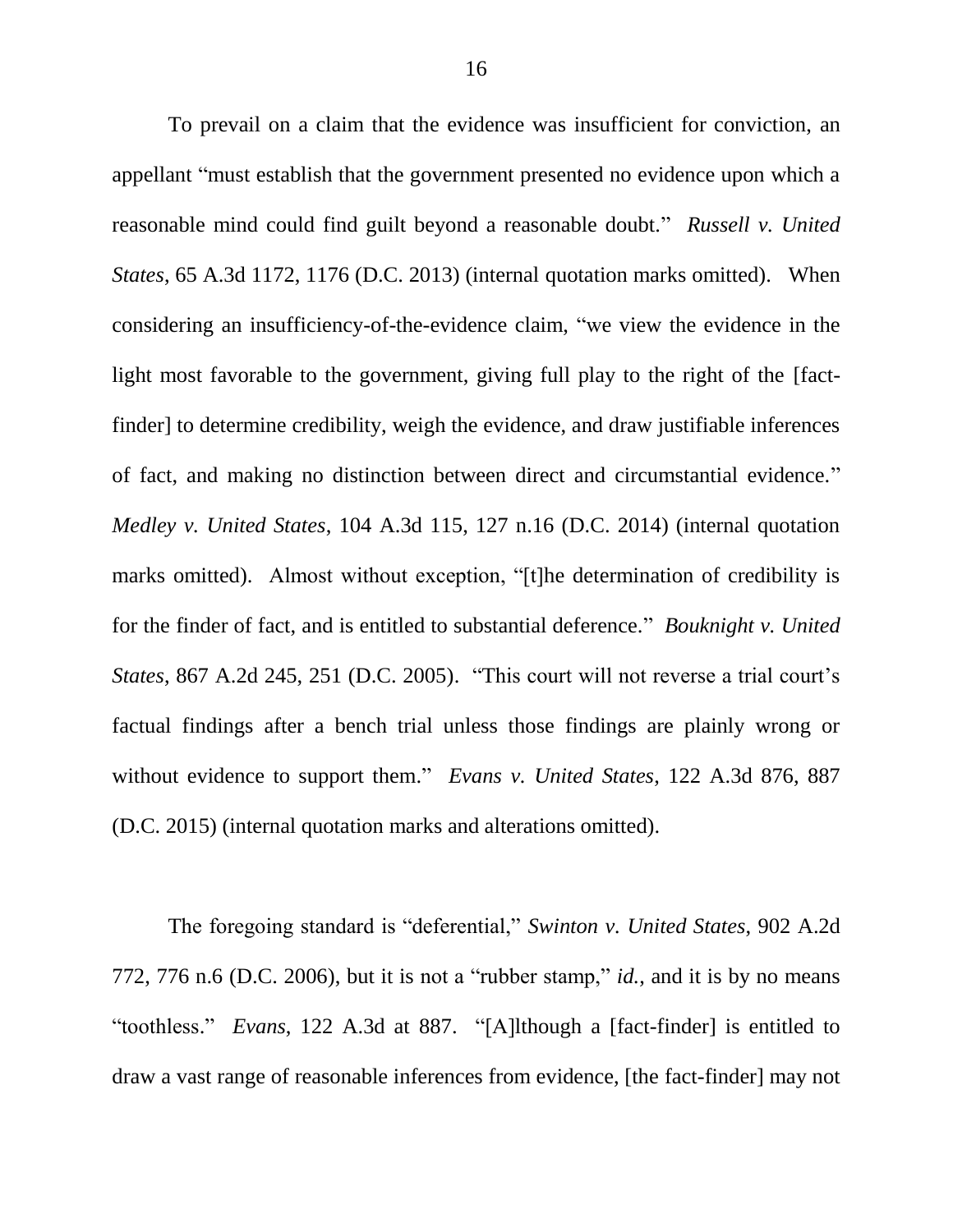base a verdict on mere speculation.‖ *Schools v. United States*, 84 A.3d 503, 508 (D.C. 2013) (internal quotation marks omitted). Moreover, "[t]he one exception to th[e] general rule [that the determination of credibility is for the finder of fact, and is entitled to substantial deference,] is if the testimony of a witness is inherently incredible under the circumstances.‖ *Robinson v. United States*, 928 A.2d 717, 727 (D.C. 2007). The "doctrine of inherent incredibility can be invoked only when the testimony can be disproved as a matter of logic by the uncontradicted facts or by scientific evidence, or when the person whose testimony is under scrutiny made allegations which seem highly questionable in light of common experience and knowledge, or behaved in a manner strongly at variance with the way in which we would normally expect a similarly situated person to behave." *Payne v. United States*, 516 A.2d 484, 494 (D.C. 1986) (internal quotation marks and alterations omitted). Applying the doctrine of inherent incredibility, we may conclude that testimony credited by the trial court "should have been discredited" where it ―contains internal contradictions[.]‖ *Jackson v. United States*, 353 F.2d 862, 867 (D.C. Cir. 1965); *see also id.* at 867 n.11 (explaining that in *Farrar v. United States*, 275 F.2d 868 (D.C. Cir. 1959), the court "in effect used the inherently incredible doctrine  $\ldots$  in reversing a criminal conviction rendered by a judge"); *Farrar*, 275 F.2d at 869 ("It is nearly or quite incredible that appellant could have used a knife as extensively as the [witness] said he did without her ever seeing it.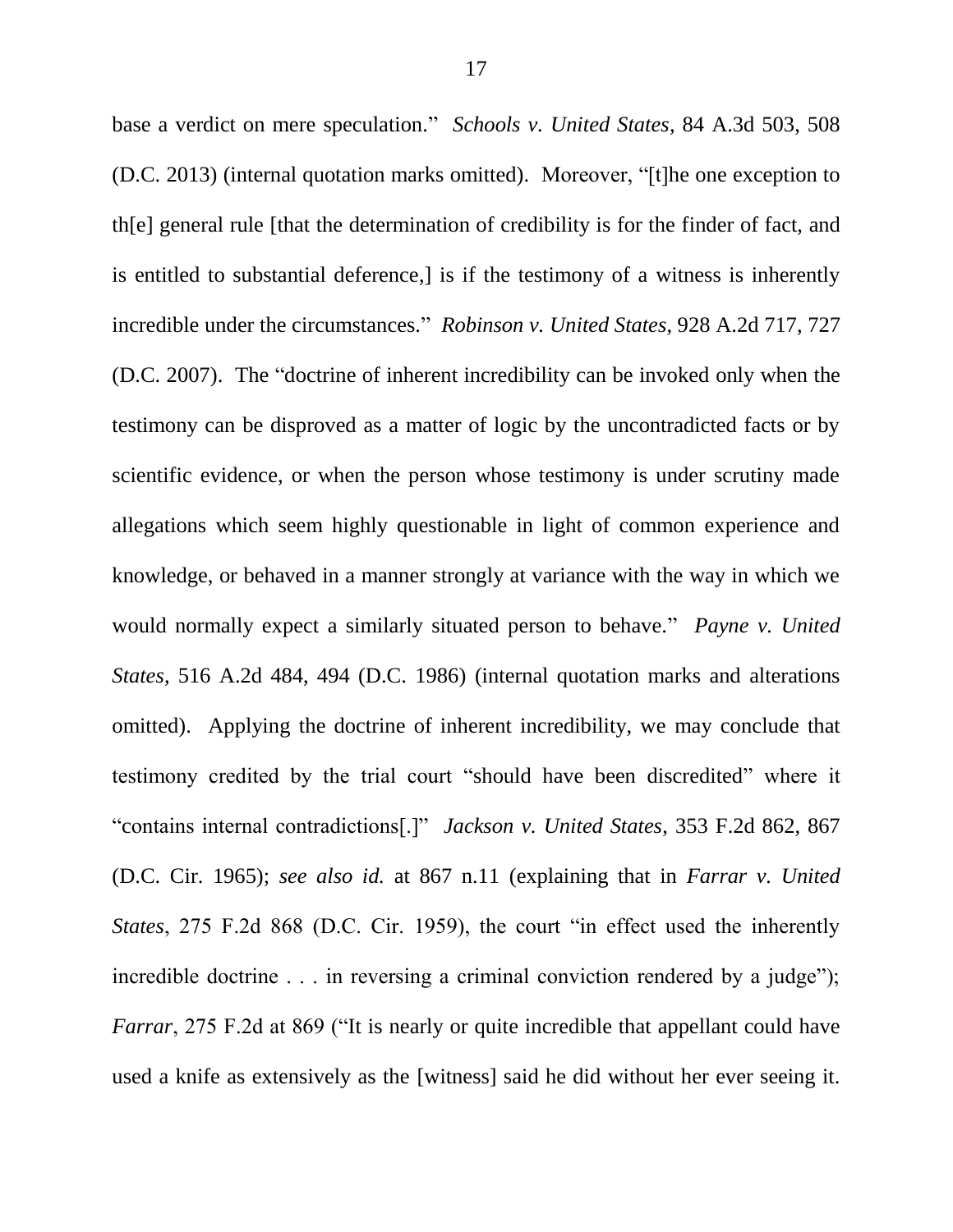It is so nearly incredible that a reasonable inference, if not the only reasonable inference, from the testimony of the [witness] herself, is that appellant did not use a knife." $)$ . $9$ 

―We must reverse a criminal conviction when it is clear to us that upon the evidence a reasonable mind must necessarily have had a reasonable doubt as to guilt.‖ *Farrar*, 275 F.2d at 870 (internal quotation marks and alterations omitted).

#### **III.**

In this case, the trial court's determination that appellant was guilty of attempted second-degree cruelty to children was premised on the court's findings that appellant  $(1)$  held the baby, who was strapped in a highchair, in a "tight grip"; and  $(2)$  for many minutes, still "very tightly" gripping the baby, put his "weight on the baby" (or on "some of the baby"), with the child "pinned between his body and the high chair on top of a couch[.]" Appellant contends that these factual findings are clearly erroneous and "contrary to the physical evidence." We agree; we do

<sup>9</sup> *Cf. Davis v. Commonwealth*, No. 1637-99-2, 2000 Va. App. LEXIS 612 (Va. Ct. App. Aug. 22, 2000) (reversing conviction because the victim's statements, such as her statement that the defendant "was dragging her by her feet while choking her," contained "inherent inconsistencies" and were "internally selfcontradictory and do not permit reconciliation of the differences").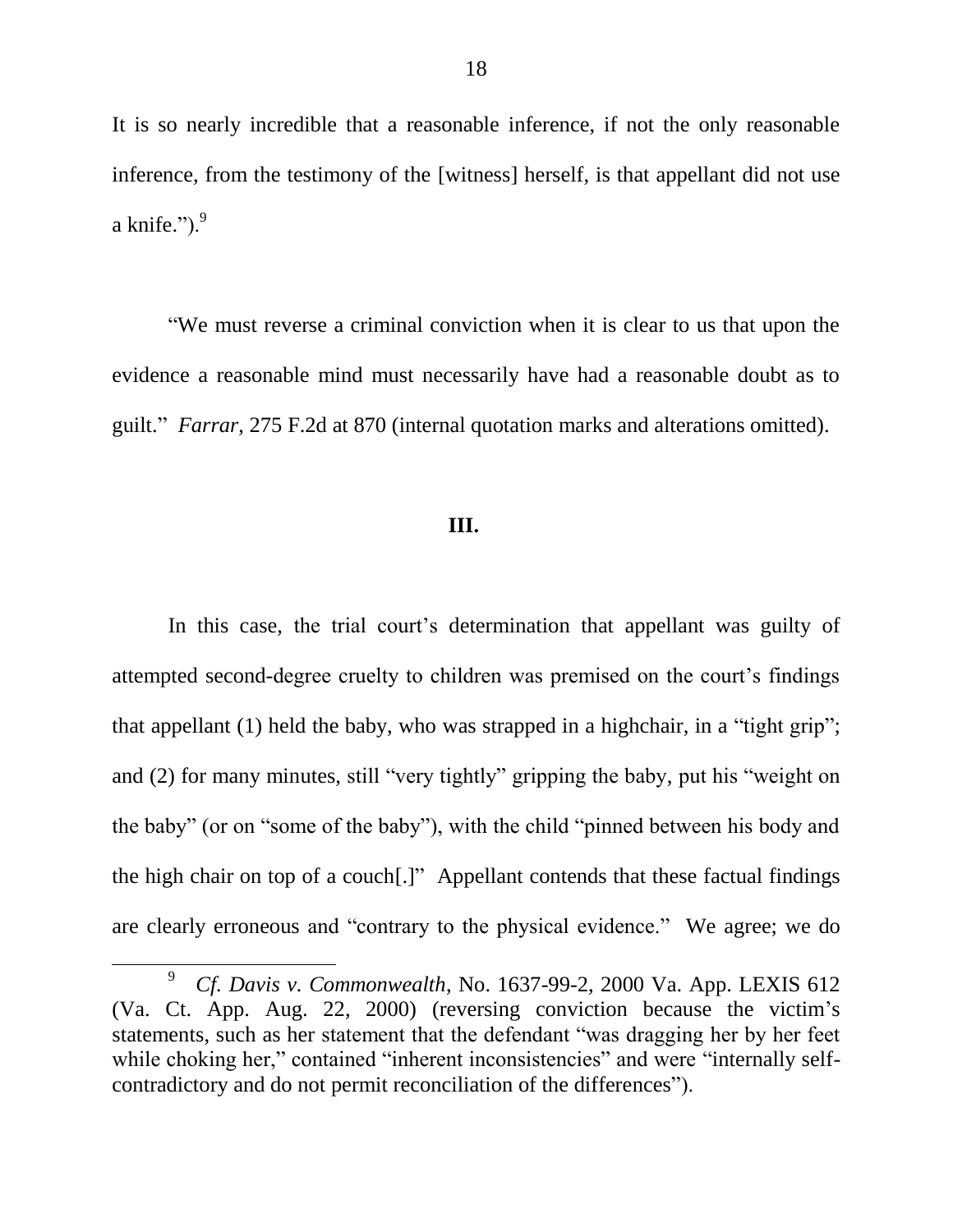not defer to them because, as we explain below, the testimony on which they are based "can be disproved as a matter of logic by the uncontradicted facts[,]" *Payne*, 516 A.2d at 494 (internal quotation marks and alterations omitted), or because the findings "seem highly questionable in light of common experience and knowledge,"<sup>10</sup> *id.*, or are based on "mere speculation." *Schools*, 84 A.3d at 508 (internal quotation marks omitted).

We begin with the finding that appellant held the baby in a "tight grip." As noted above, the court relied primarily on Ms. Robinson's testimony, and it was Ms. Robinson who referred to appellant's "tight  $\ldots$  grip on the baby" during the incident. But this and other critical parts of Ms. Robinson's testimony are internally unsupported because Ms. Robinson admitted at the outset of her testimony that "you really couldn't see the baby."<sup>11</sup> She also testified, without contradiction, that she was standing behind appellant, from which position she

<sup>&</sup>lt;sup>10</sup> Our dissenting colleague asserts that only this criterion for an "inherently" credible" finding is relevant, but the "can be disproved as a matter of logic by the uncontradicted facts" criterion is equally, if not more, relevant.

<sup>11</sup> As described above, Ms. Robinson's only testimony about the "tight  $\dots$ grip" was, "You really couldn't see the baby good, unless you knew the baby was there, you wouldn't have known that he had that tight of a grip on the baby."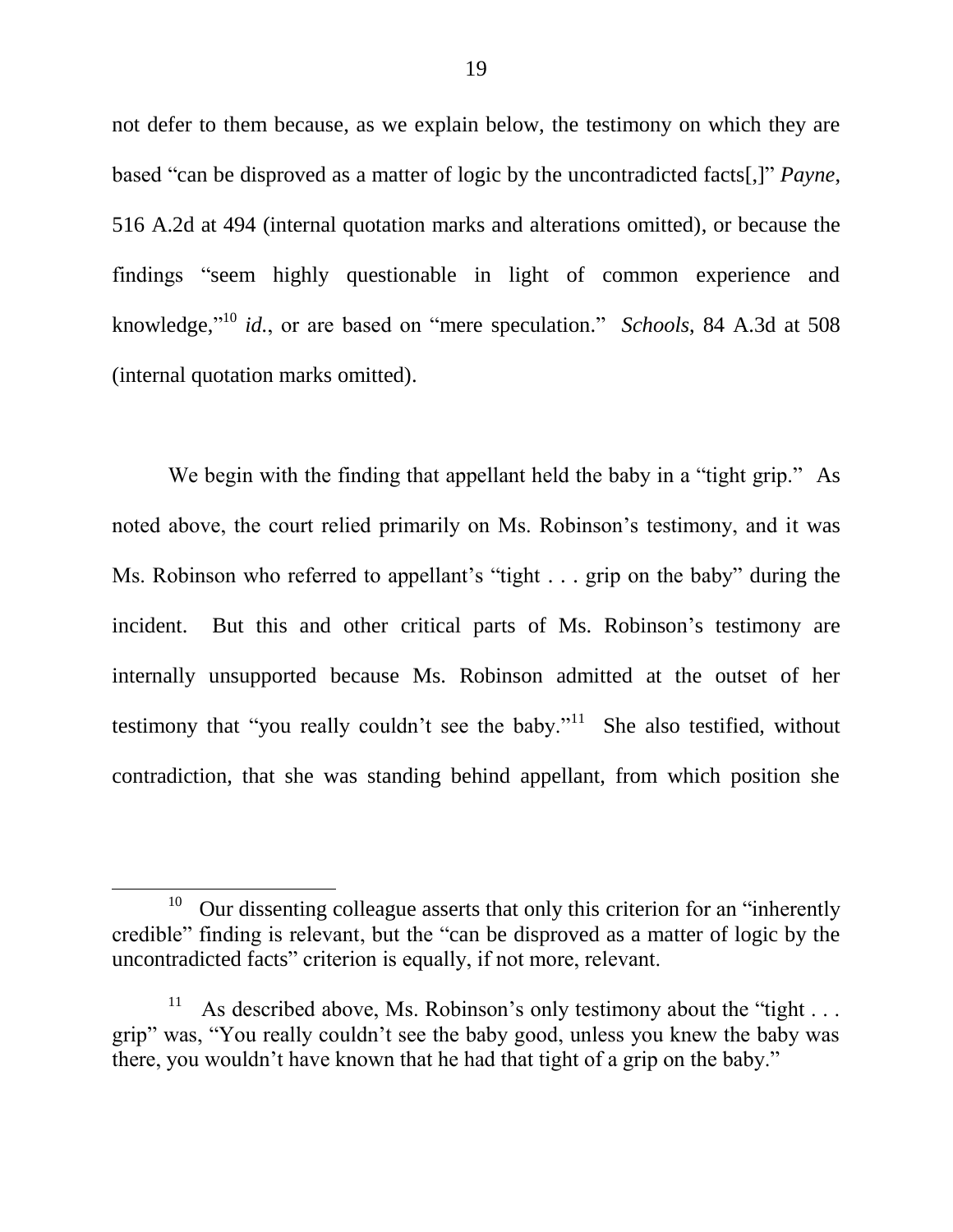could see his back and the back of his head.<sup>12</sup> In addition, Ms. Robinson testified that appellant had grabbed the highchair and had "a full high chair  $\dots$  in his grasp" after he tripped. Her testimony begs the question of how she could have seen how tightly appellant was gripping the child when she was behind him, and the question of how tightly appellant could have been holding the child when he was also holding the highchair in which the child was seated. Moreover, only through pure speculation could one assume that appellant's hold on the child during the many minutes of the incident was exactly like his hold on the child when he first attempted to lift him out of the highchair<sup>13</sup> (or, as our dissenting colleague speculates, that appellant "naturally would have been trying to tighten his hold" on the child or to "reinforce<sup>[e]</sup> his weight on the child-in-chair" as the officers pulled at his arm to get him to release the child).

We conclude that Ms. Robinson's testimony that appellant was holding the child in a "tight . . . grip" was "disprove<sup>[d]</sup> . . . as a matter of logic by the uncontradicted fact<sup>[]</sup>," *Jackson*, 353 F.2d at 867, that she was not in a position to

<sup>&</sup>lt;sup>12</sup> Mr. Robinson, who according to Ms. Robinson was hitting appellant on "the back of his head," similarly testified that he "couldn't see the baby."

<sup>13</sup> No one has suggested that appellant's action in the moment when he attempted to lift the child out of the highchair could support a charge or verdict of attempted second-degree cruelty to children.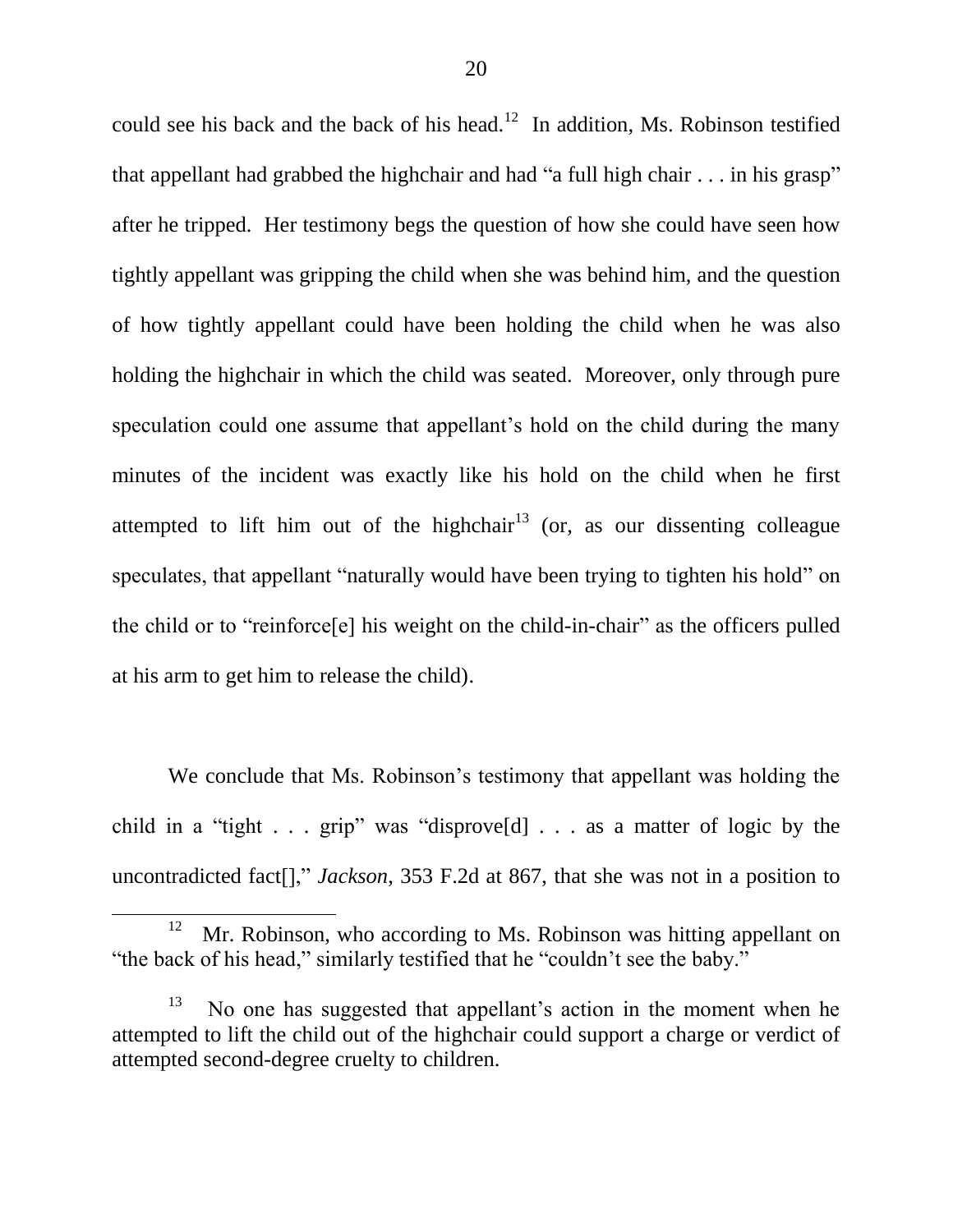see (and thus lacked the capacity to perceive) appellant's grasp on the child.<sup>14</sup> Not only is the trial court's finding about appellant's "tight grip" not supported by credible evidence, but also the court's decision to credit Ms. Robinson's testimony *in toto* is especially difficult to understand given the court's prior determination that Ms. Robinson was biased against appellant, and given that Ms. Robinson seemed to want to testify to more than she actually saw (and to what Mr. Robinson saw, despite his contrary testimony).

Likewise with the trial court's finding that appellant placed his weight on the baby. Ms. Robinson (and no one else<sup>15</sup>) testified that "[t]he weight of [appellant's]

<sup>14</sup> We acknowledge that Officer Rodd testified that appellant was holding the baby "very tightly[,]" but he did so to distinguish the way appellant was holding his son from "cradling," which was how defense counsel characterized the manner in which appellant was holding the child: "I wouldn't say cradling, he was holding the child very tightly." Officer Rodd also testified that the child was ―facing towards [appellant] sitting in a highchair and [appellant] was holding it crouching over like leaning on the couch." It is unclear whether the officer's reference to "holding it" meant that appellant was holding the baby or the highchair; but, in either case, we find it difficult to understand how appellant could have been holding the strapped-in child very tightly if the child was actually sitting in the highchair, or if appellant was also holding the highchair itself.

<sup>15</sup> Specifically, the police provided no testimony that appellant's weight was on the child. Officer Keenan testified that appellant had his "torso leaning over the couch," and Officer Rodd testified that the child was "facing towards" [appellant] sitting in a highchair and [appellant] was holding it crouching over like leaning on the couch." The demonstration Officer Keenan provided on re-direct indicated only that appellant and his son were touching (i.e., the court found that it (continued…)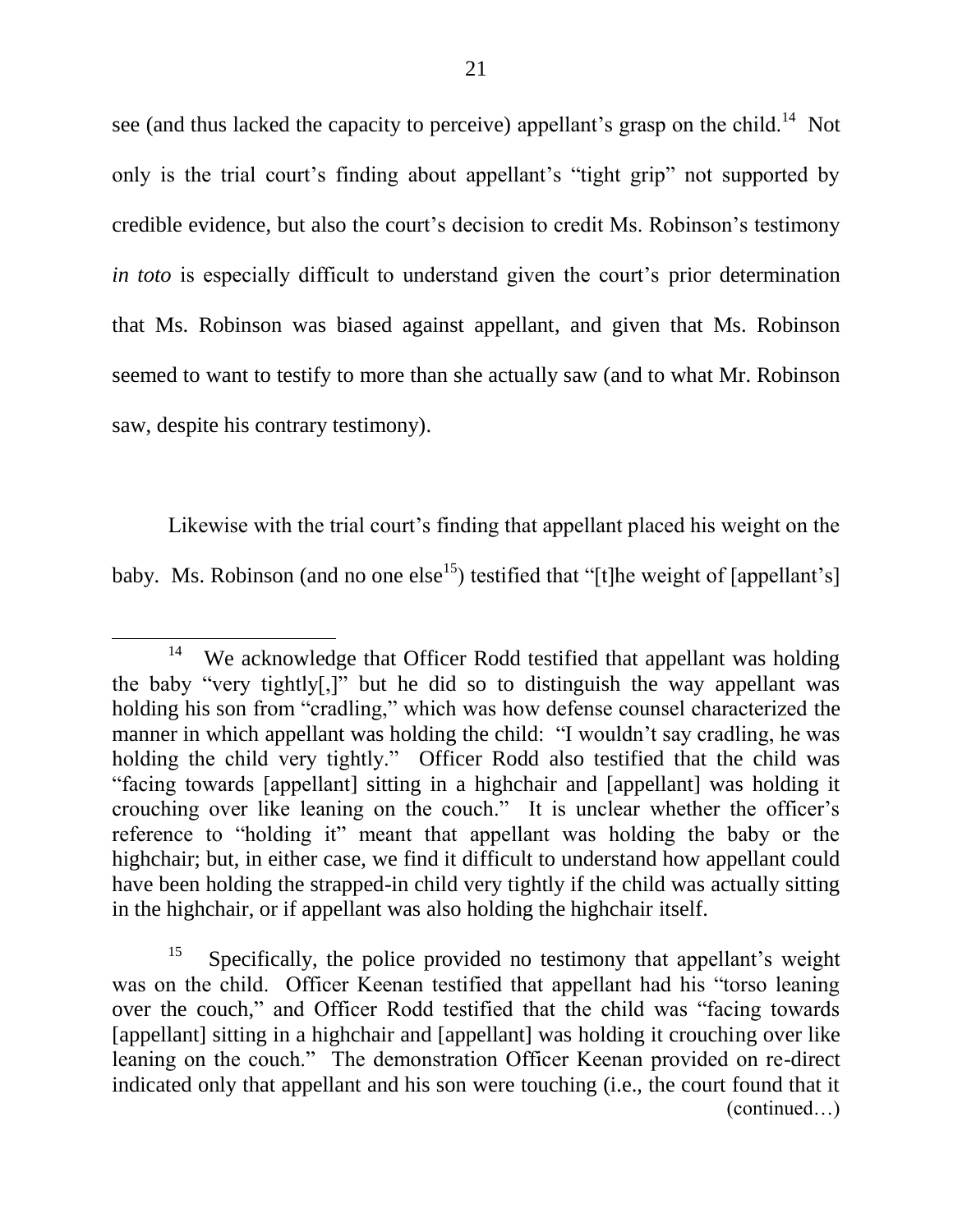body was on the baby." But from Ms. Robinson's admitted vantage point behind appellant, she could not have seen whether appellant's weight was on the child (or whether the child was "pinned" between appellant and the highchair). Tellingly, the first time Ms. Robinson mentioned appellant's weight, she started to say something and then appeared to check herself: "His weight was on — could have — anything could have happened at that moment actually." She did not return to the subject of appellant's weight on direct; only on redirect did she say that

 $\overline{a}$ 

Nor was there any evidence that the child had bruises, red marks, or any other evidence of physical injury that might have followed if appellant had rested his weight on, or had tightly gripped a part of, the child's body. The government offers a third possible basis supporting the guilty verdict: emotional harm to the baby. However, while the court found that the child was "exhibiting signs of distress by hysterical crying," the court made no findings as to emotional harm. As appellant notes, the baby's hysterical crying could have been triggered by the household members' continuous yelling, Mr. Robinson's repeatedly hitting appellant, or appellant's fall after being hit. The record does not support a finding beyond a reasonable doubt that appellant's holding onto his son created a "grave" risk" of emotional harm to the child.

<sup>(…</sup>continued)

could not see "space visible" between the officer's body and "the cushion of the chair"), and the officer demurred that she had done the demonstration to the best of her ability given that there was "nothing there" (such as a baby, we presume) that would have allowed her to give a more true-to-life demonstration. Moreover, although Officer Keenan testified that she saw no highchair, the court found to the contrary that the child remained strapped in the chair throughout the incident (a resolution of the witnesses' conflicting testimony to which we "must defer," *McDaniel v. Brown*, 558 U.S. 120, 133 (2010)). Thus, Officer Keenan's demonstration did not simulate the facts as the court found them to exist. No one testified that appellant was "pressing down" on the child, as the court found.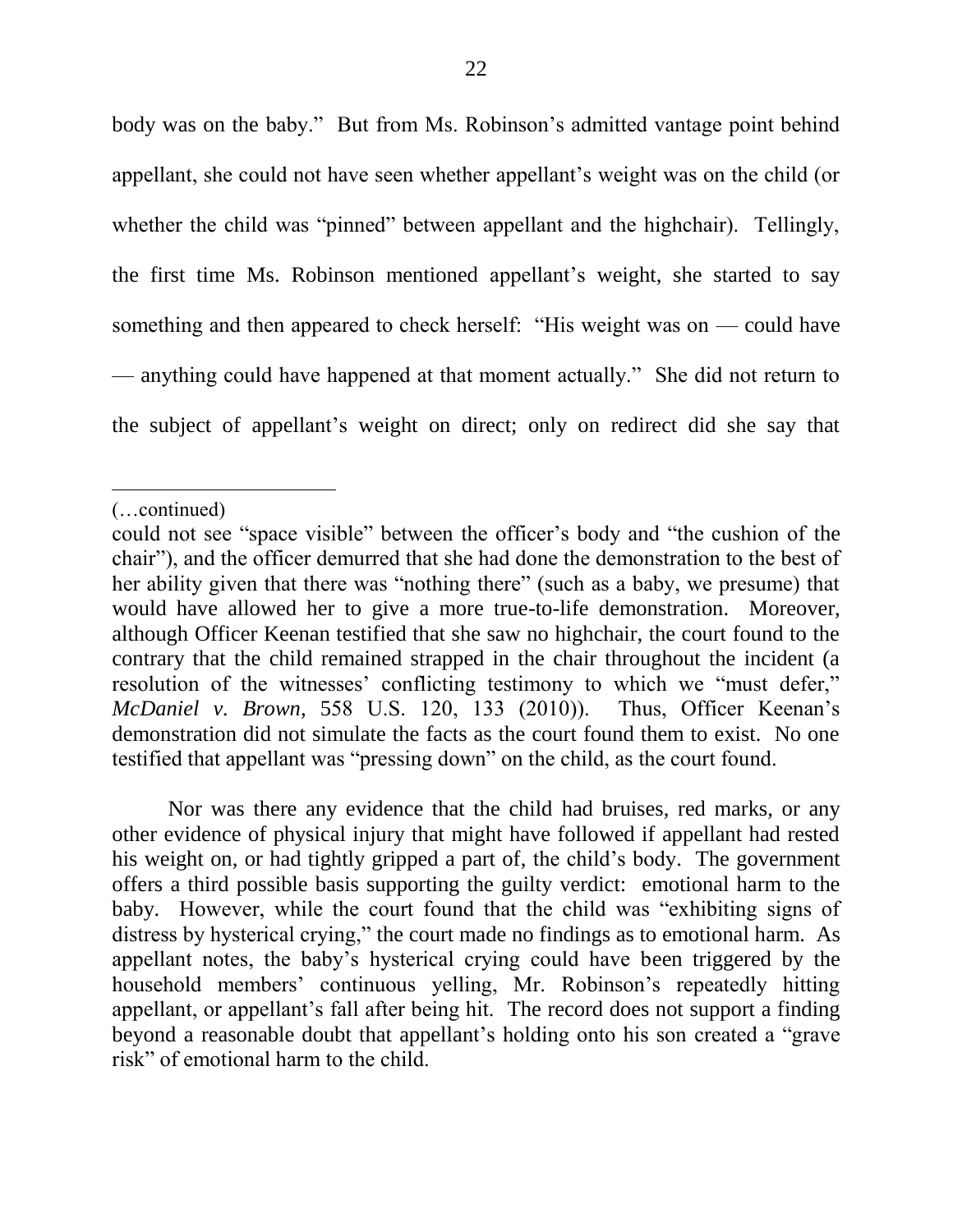appellant's "weight was on that baby." But, again, Ms. Robinson had already admitted that she really couldn't see the baby. She also acknowledged that she "couldn't see what [appellant] could see." Moreover, Ms. Robinson failed to mention the critical fact, observed by Officer Keenan and credited by the court, that appellant had his "knees on the ground" with his torso (according to Officer Rodd's credited testimony) "leaning on the couch," a posture which necessarily would have caused appellant's knees (and/or the couch) to bear a substantial portion of his weight<sup>16</sup> (and, as discussed below, that does not even take into account the frame of the highchair, which even Ms. Robinson acknowledged helped to protect the child from appellant's weight). For that reason, Ms. Robinson's testimony that appellant had his weight on the baby to a degree such that "the baby could have gotten really hurt badly" was a speculative "allegation. which seem[s] highly questionable in light of common experience and knowledge<sup>[.]"</sup> *Payne*, 516 A.2d at 494 (internal quotation marks omitted). As

<sup>16</sup> Appellant argues that "[h]is knees could bear his entire weight." Our dissenting colleague asserts that appellant "never raised the knees-and-torso argument in the trial court," but defense counsel counsel did focus the court's attention on appellant's "prostrate position." In any event, there is no question that appellant has properly raised a sufficiency of the evidence claim on appeal, and we are required to look at all the evidence (in the light most favorable to the government) to determine whether no reasonable mind could find him guilty beyond a reasonable doubt. In conducting that analysis, we cannot disregard the testimony about appellant's body position, whether or not his trial counsel specifically called that issue to the trial court's attention.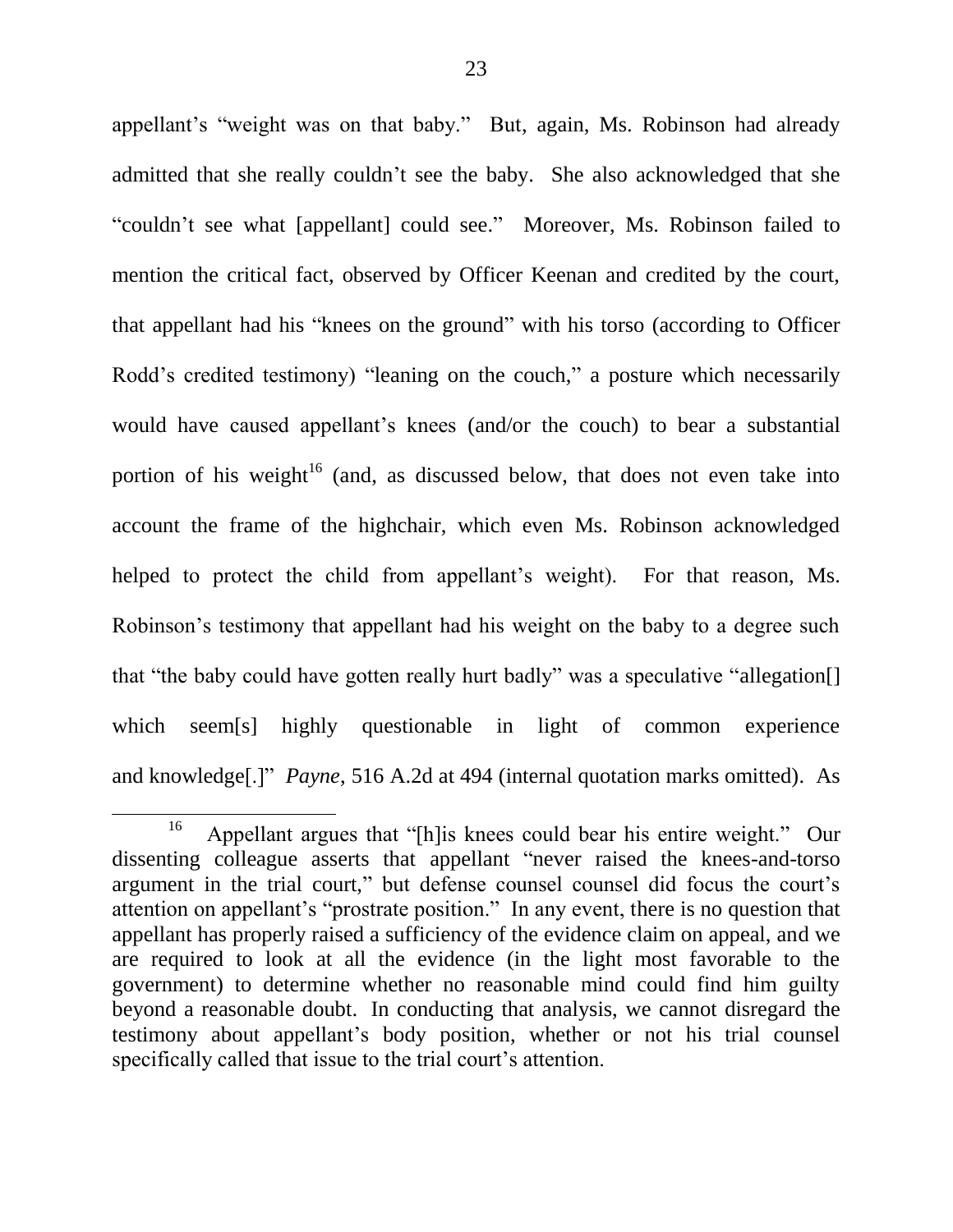the trial court made no finding that the child was at risk of suffocation and relied primarily on Ms. Robinson's speculative testimony about appellant's weight putting the baby at risk of harm, to the extent the court did so, its finding that appellant "create<sup>[d]</sup> a grave risk of bodily harm" for the child is not supported by credible evidence.<sup>17</sup>

Further, having resolved the contradictory testimony by finding that the child was strapped in the highchair throughout the incident, the trial court failed to take into account the significance of the highchair frame and harness in (as defense counsel put it) "insulat [ing] the child from having any kind of problems."<sup>18</sup> As depicted in Government Exhibit 2, the highchair has side arms and (consistent with common experience) appears to have a very narrow space between the arms for a toddler-sized seat. It also has a safety harness for securing the child in the cushioned seat. It seems likely, and consistent with common experience, that an

<sup>&</sup>lt;sup>17</sup> The court's vague assertion that "[t]here could have been many ways the child could have been harmed under these circumstances" is unsupported by the record. The court did credit the evidence that the child was crying hysterically, but, again, it seems as likely as not that this was caused by the "lot of confusion" going on at that time." As appellant emphasizes, "there were four adult members of the household [including a roomer, who did not testify at trial] who contributed" to that confusion.

<sup>18</sup> The court remarked that the frame of the highchair was "not key in any manner $[.]$ "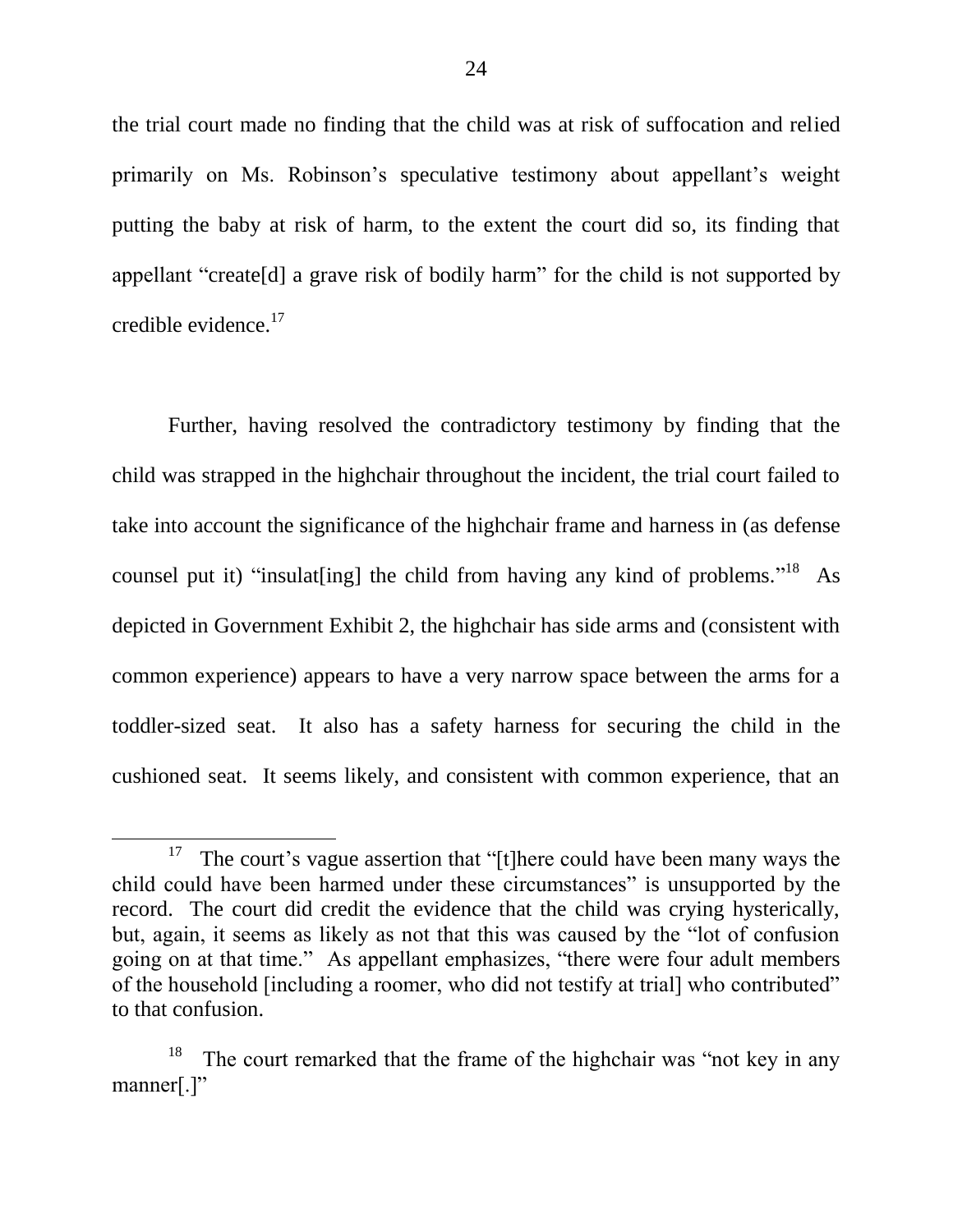adult who is on his knees and is leaning over a highchair (with his torso leaning on a couch) and who is pulling toward himself a child who is strapped in the highchair would have his forward motion impeded, and his body weight propped up, by the arms of the highchair; the space between the arms appears too narrow to allow the shoulders, chest, or torso of the adult to weigh on the child.<sup>19</sup> In addition, with the child strapped in the chair, it seems "highly questionable in light of common experience," *Payne*, 516 A.2d at 494 (internal quotation marks omitted), that appellant could pull the child fully toward himself. We cannot agree with the trial court that "the plastic frame around the child" or the other features of the highchair were not important factors for the court to consider in making its finding about whether appellant was holding the child in a "dangerous and precarious position" and placed the child at grave risk of harm. $^{20}$ 

As described above, in finding that appellant created a grave risk of bodily harm to the child, the trial court emphasized that appellant continued to hold onto the child "even when the police arrived" and "despite being asked [by the officers]

<sup>&</sup>lt;sup>19</sup> Ms. Robinson herself admitted that, even as she perceived the events, the highchair protected the child: "Had the baby not been in the highchair, the baby could have gotten really hurt badly."

<sup>20</sup> We need not defer to the unsupported legal determination that appellant engaged in "dangerous" conduct.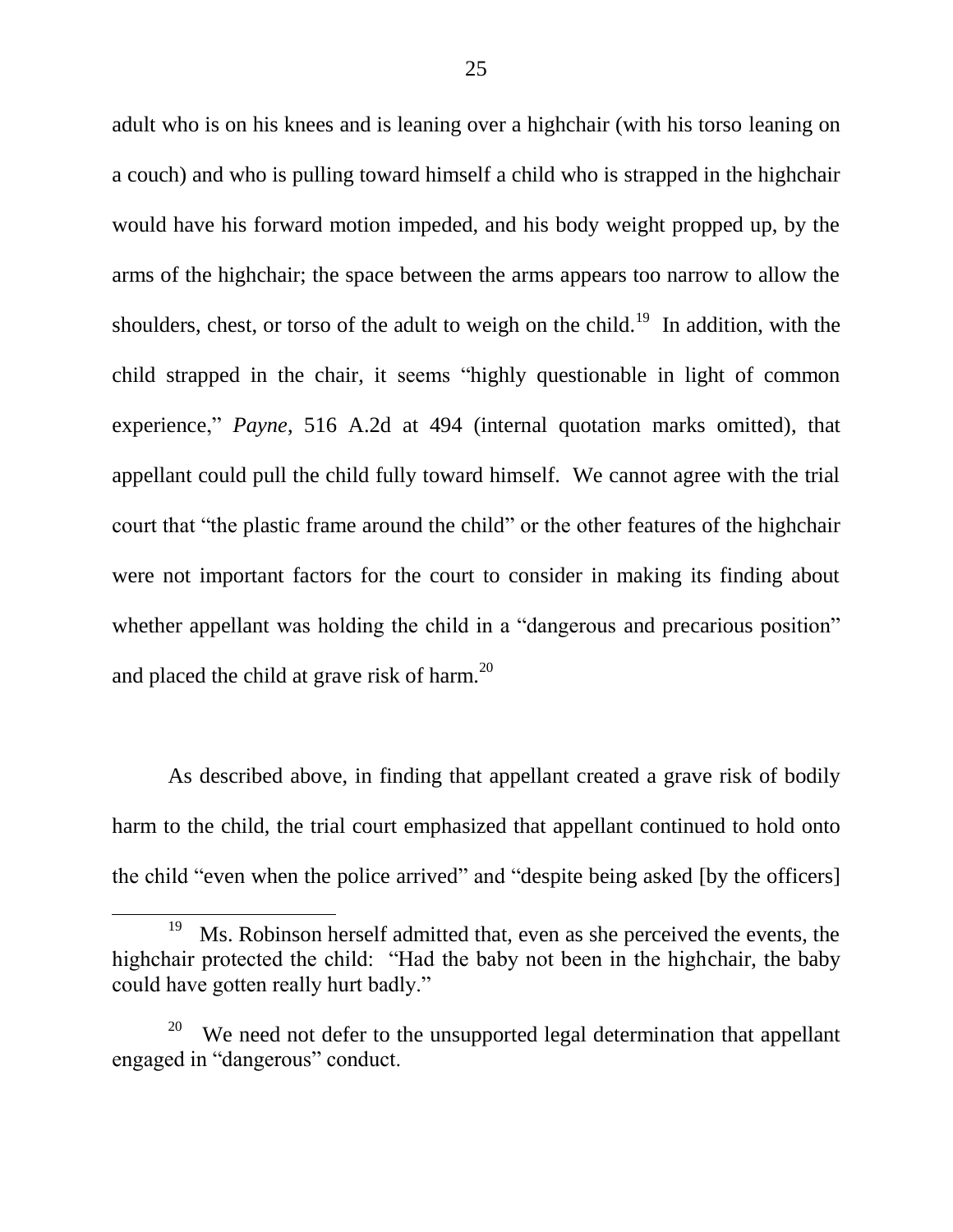to let the baby go[.]" The court's ruling implies that appellant's failure to immediately release the child when ordered to do so by the police in and of itself created a grave risk of harm. However, the uncontradicted testimony was that, upon the officers' arrival, "everyone" joined in telling the officers that they should not use a baton or mace because "it's a baby under there."<sup>21</sup> From their position upon entering the house, the officers could see the child, and Officer Keenan testified that she addressed the situation by "us[ing] the reasonable amount of force necessary to . . . get [appellant] to comply." The officer did not describe exactly what she did (other than that she "was pulling, I believe, [appellant's] left arm"), but Mr. Robinson testified that, without hurting the child, the police put "a little" spoon  $\ldots$  thing under [appellant's] arm" and "his arm popped up[.]" There was no additional testimony describing the "little spoon  $\ldots$  thing" or precisely how it worked.

To conclude upon the foregoing evidence that appellant's failure immediately to comply with the officers' orders amounted to attempted seconddegree cruelty to a child, the trial court would have had to find that the police took action to separate appellant from the child that posed a grave risk of bodily injury

l

<sup>&</sup>lt;sup>21</sup> Mr. Robinson testified that both his wife and appellant also told the officers to be careful because appellant had a back or neck injury.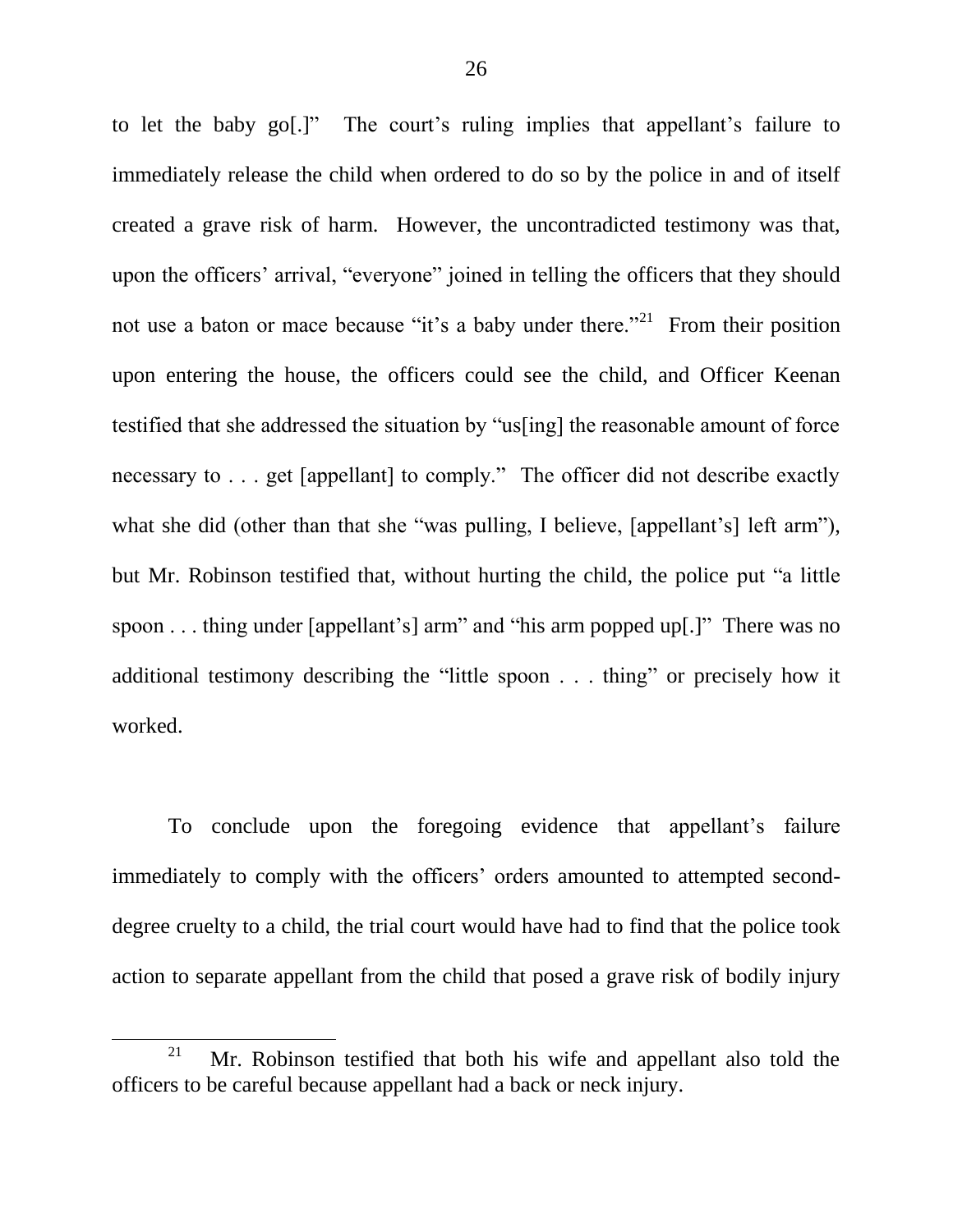to the child. However, the court made no such finding, and the record does not provide support for a finding, beyond a reasonable doubt, that appellant's noncompliance with the officers' orders placed the child at grave risk of bodily injury. $22$ 

#### **IV.**

Without adequate factual support for the findings about appellant's holding his son in a "tight grip" and placing his "weight on the baby" or "pressing down on the baby"; without evidence that appellant's failure immediately to comply with the officers' orders that he release the child occasioned police action that put the child at grave risk of bodily injury; and without the trial judge having articulated (or ourselves identifying from the record) what other grave risk of harm to the child ensued from appellant's conduct, we are unable to uphold the trial court's verdict that, beyond a reasonable doubt, appellant committed attempted seconddegree cruelty to children.

<sup>22</sup> We also find no "viable alternative" basis in the record to support a finding beyond a reasonable doubt that appellant engaged in conduct that caused a grave risk of bodily injury to his son. *Johnson v. United States*, 426 F.2d 651, 654 (D.C. Cir. 1970).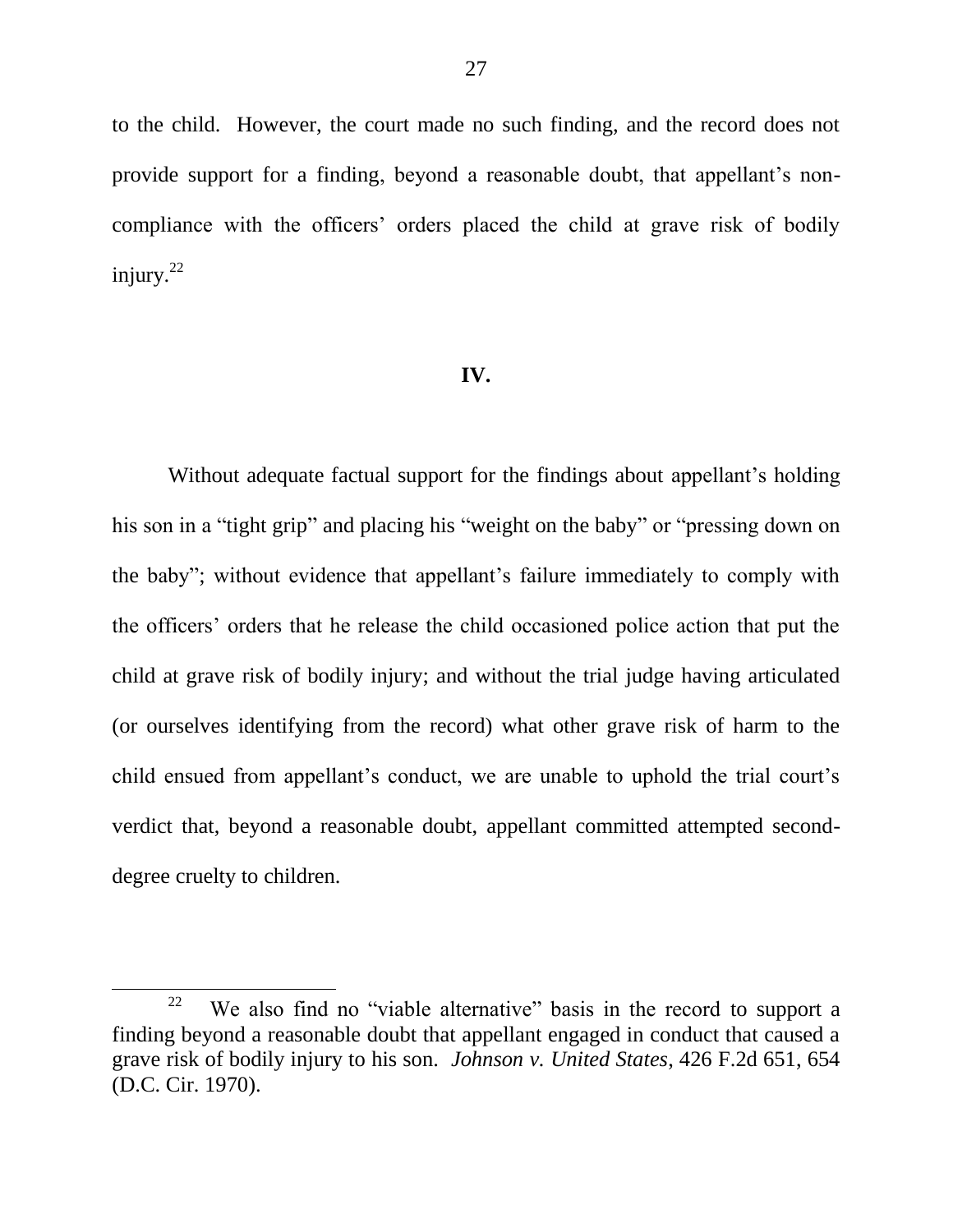Wherefore, appellant's conviction for attempted second-degree cruelty to children is

### *Reversed*.

FERREN, *Senior Judge*, dissenting: The majority's decision to reverse appellant's conviction for attempted second-degree cruelty to children<sup>1</sup> marks the first time in over five decades that the doctrine of "inherent incredibility" has been used to set aside a criminal conviction in the District of Columbia. $^2$  Indeed, this is the first time that this court has applied the doctrine since we became the final authority over District law after court reorganization in the early 1970s. I believe that the doctrine ill fits this record, and therefore I dissent, respectfully.

# **I. Facts**

<sup>1</sup> D.C. Code § 22-1101 (b) (1) (2012 Repl.); see *ante* at 2 n.1.

<sup>2</sup> *See Jackson v. United States*, 353 F.2d 862, 867-69 (D.C. Cir. 1965) (trial court's determination of probable cause to arrest reversed because of fact-finding predicated on "inherently incredible" police testimony).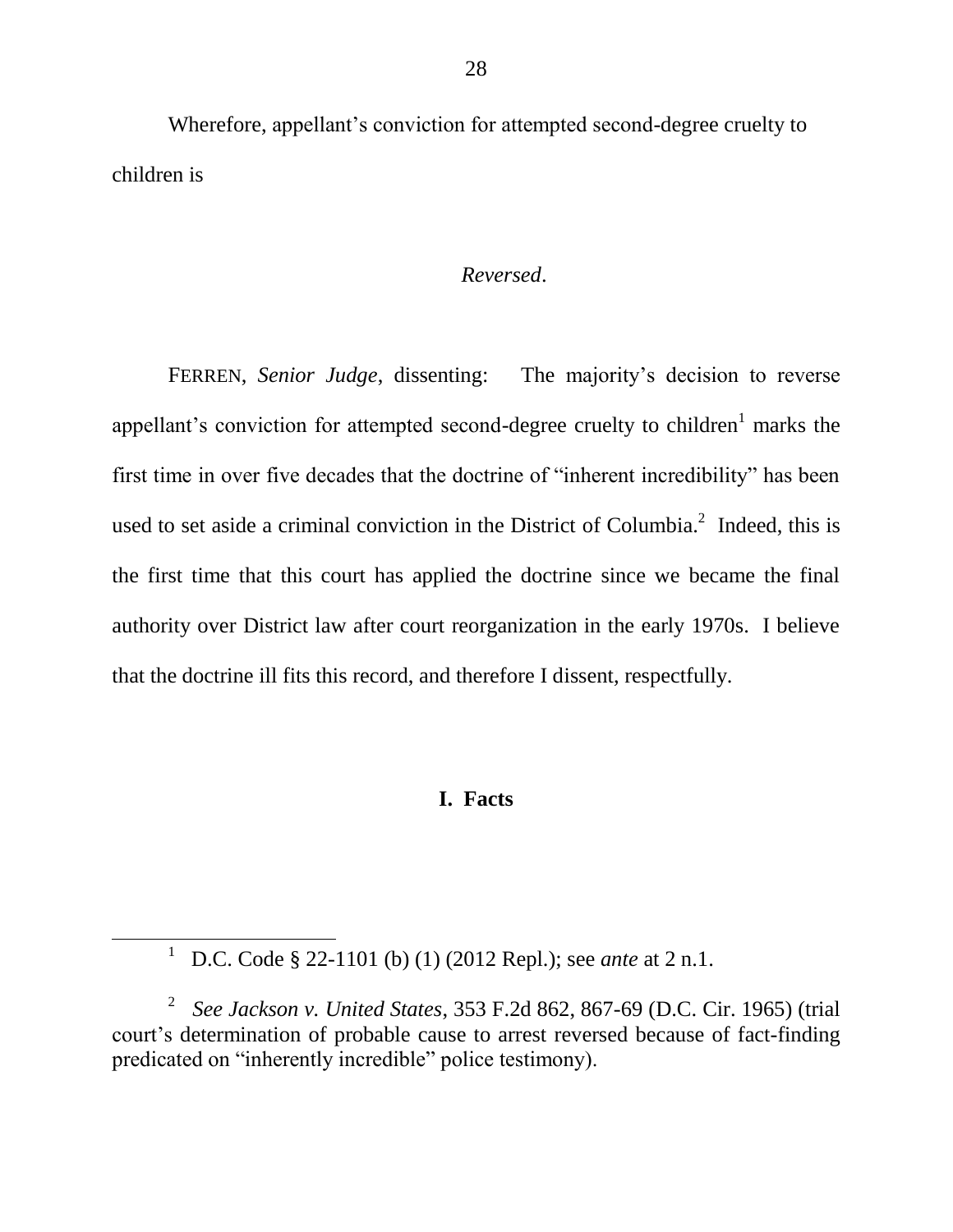In this very sad case, appellant's wife, Louisetta Koh, told appellant after a heated argument that she would be taking away her daughter and their toddler son (D.S.) to North Carolina the next day. Appellant's sister, Donna Robinson, heard the ruckus and saw the couple tussling inside the front door of the Robinson house (where Ms. Koh and the children were living). Ms. Robinson told appellant to leave. He refused, grabbed the high chair with D.S. strapped into it, and a melee ensued. Appellant and Ms. Koh ended up on a couch, with Ms. Koh on her back on the bottom, appellant facing her on top, and D.S. in the middle, still in the high chair, facing his father. Ms. Koh kept demanding that appellant let go of D.S. while Ms. Robinson was trying unsuccessfully to pull him off. Ms. Robinson's husband heard screaming, called 911, then came downstairs and began to hit appellant. Even the downstairs tenant came upstairs and joined the fray.

Apparently Ms. Koh wriggled off the couch, leaving appellant – who would not let go – still hunched over the couch, enveloping D.S. in the high chair. According to Ms. Robinson, appellant had a "tight" grip on D.S. with his "weight" on the baby." When two police officers arrived in response to the 911 call, one confirmed that appellant was "laying on top of the baby," who "was faced up and crying." The other officer testified that appellant was holding D.S. "very tightly" while the child was "crying hysterically." The officers "more than twice" ordered appellant to release D.S. and eventually had to use "reasonable" force "to  $\ldots$  get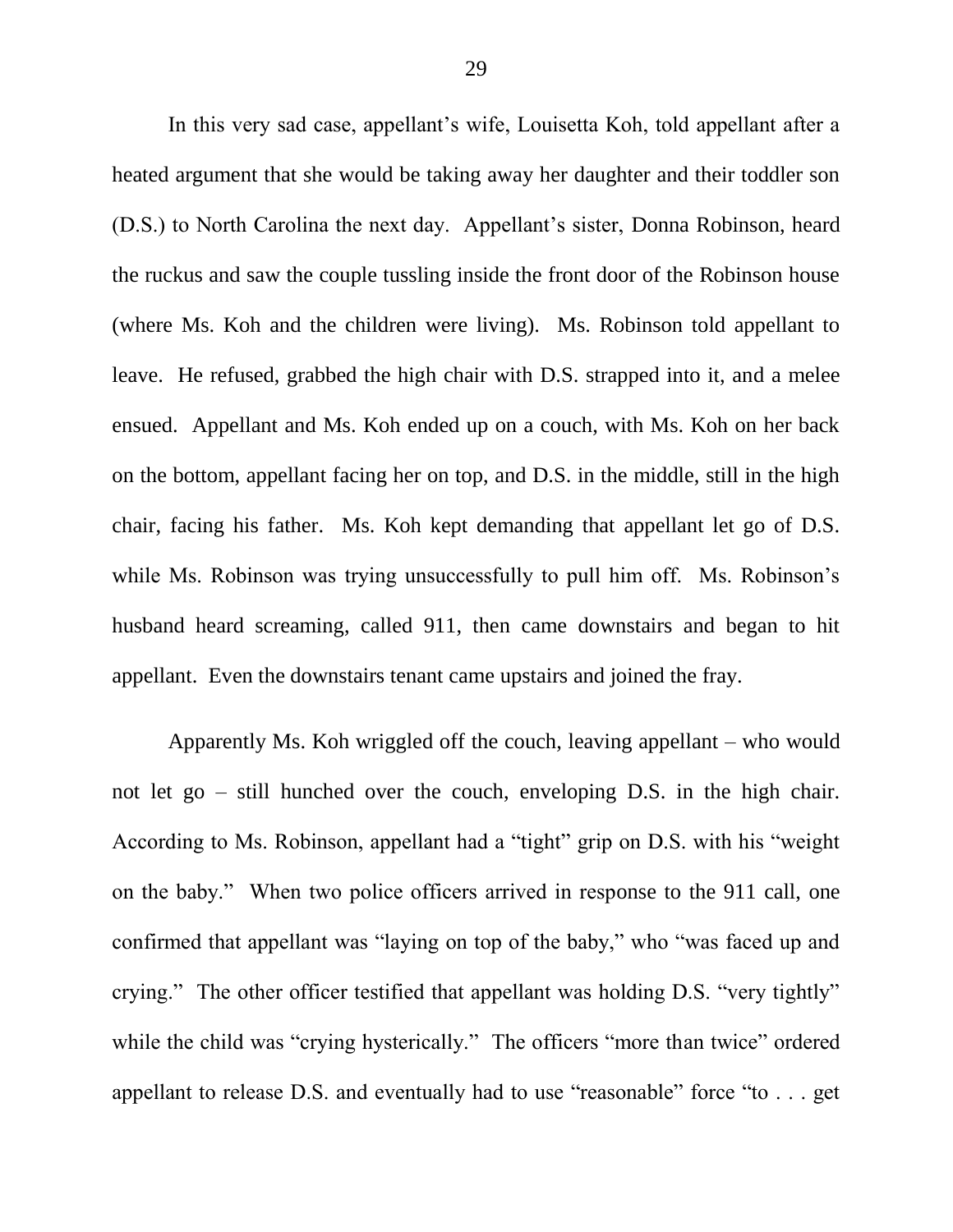him to comply." The trial court found that appellant had held D.S. in a "dangerous" and reckless" position "for an extended period of time" – more specifically, "for many minutes even when the police arrived. Continuing to do soll despite being asked to let the baby go."

#### **II. Standard of Review**

The standard for reviewing a challenge to sufficiency of the evidence following a bench trial is well established:  $\lq$ [W]e consider all the evidence in the light most favorable to the government, according deference to the fact-finder to weigh the evidence, determine the credibility of the witnesses, and draw all justifiable inferences of fact.<sup>3</sup> We will not reverse a conviction unless "the government presented no evidence upon which a reasonable mind could find guilt beyond a reasonable doubt,"<sup>4</sup> and we will not discard a trial court's findings of fact

<sup>3</sup> *Jones v. United States*, 67 A.3d 547, 549 (D.C. 2013) (internal quotation marks omitted).

<sup>4</sup> *Russell v. United States*, 65 A.3d 1172, 1176 (D.C. 2013) (internal quotation marks omitted).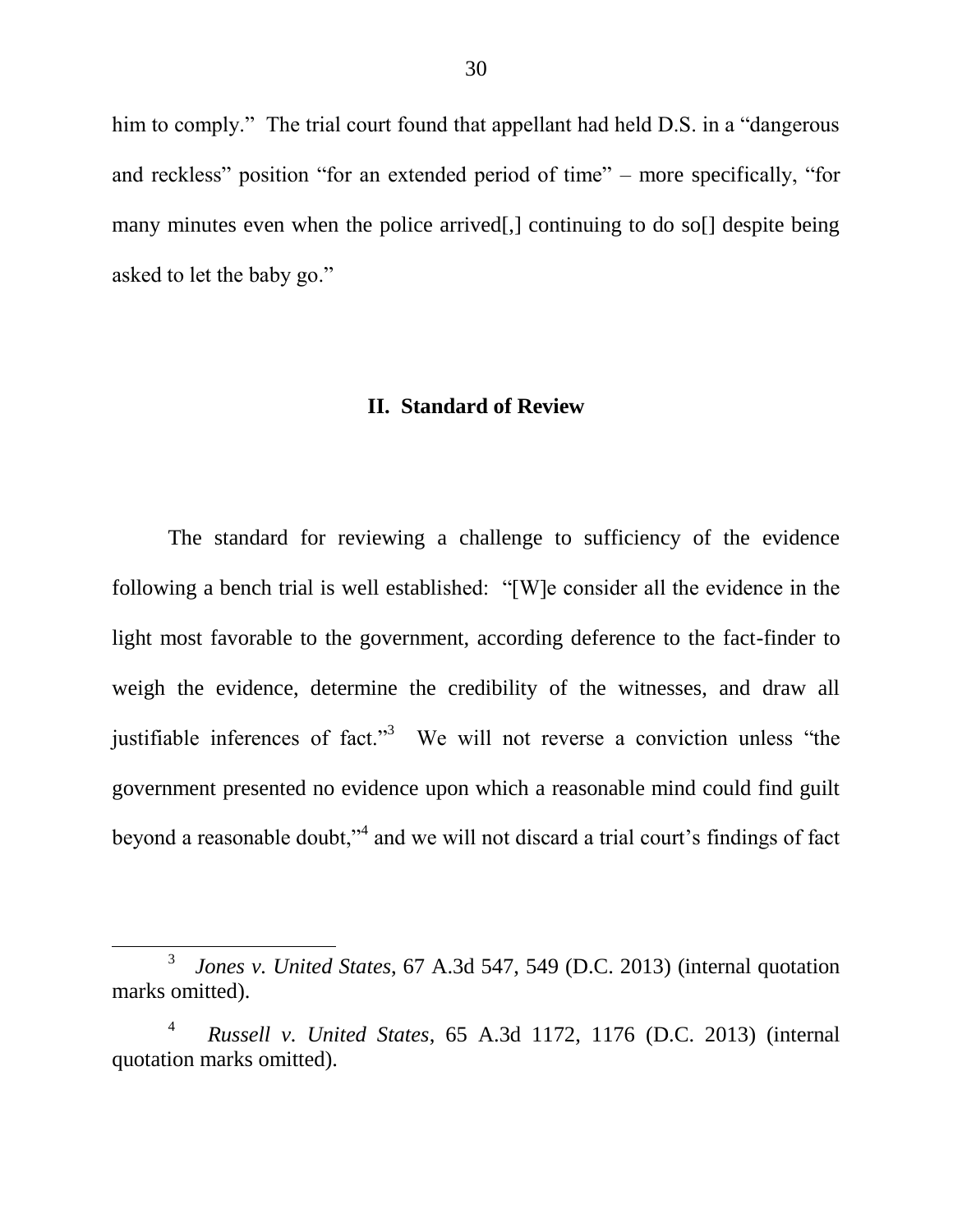unless they are "plainly wrong" or "without evidence to support [them]."<sup>5</sup> However, "if the testimony of a witness is inherently incredible under the circumstances," we will not defer to the trial court's credibility determination.<sup>6</sup>

As the majority acknowledges,<sup>7</sup> the test we use to gauge whether testimony is "inherently incredible" is "very stringent."<sup>8</sup> Thus, we may find testimony "inherently incredible" only when it

> [1] can be "disproved  $\ldots$  as a matter of logic by the uncontradicted facts or by scientific evidence," or  $[2]$ when the "person whose testimony is under scrutiny made allegations which seem highly questionable in the light of common experience and knowledge, or [3] behaved in a manner strongly at variance with the way in which we normally expect a similarly situated person to behave."<sup>[9]</sup>

For the reasons that follow, I do not believe that the majority has met this "very" stringent" standard.

<sup>5</sup> D.C. Code § 17-305 (a) (2012 Repl.).

6 *Robinson v. United States*, 928 A.2d 717, 727 (D.C. 2007).

 $^7$  Ante at 2.

 $\overline{a}$ 

8 *In re A.H.B.*, 491 A.2d 490, 496 n.8 (D.C. 1985).

9 *Payne v. United States,* 516 A.2d 484, 494 (D.C. 1986) (quoting *In re A.H.B.*, 491 A.2d at 496 n.8 (quoting *Jackson*, *supra* note 2, 353 F.2d at 867)).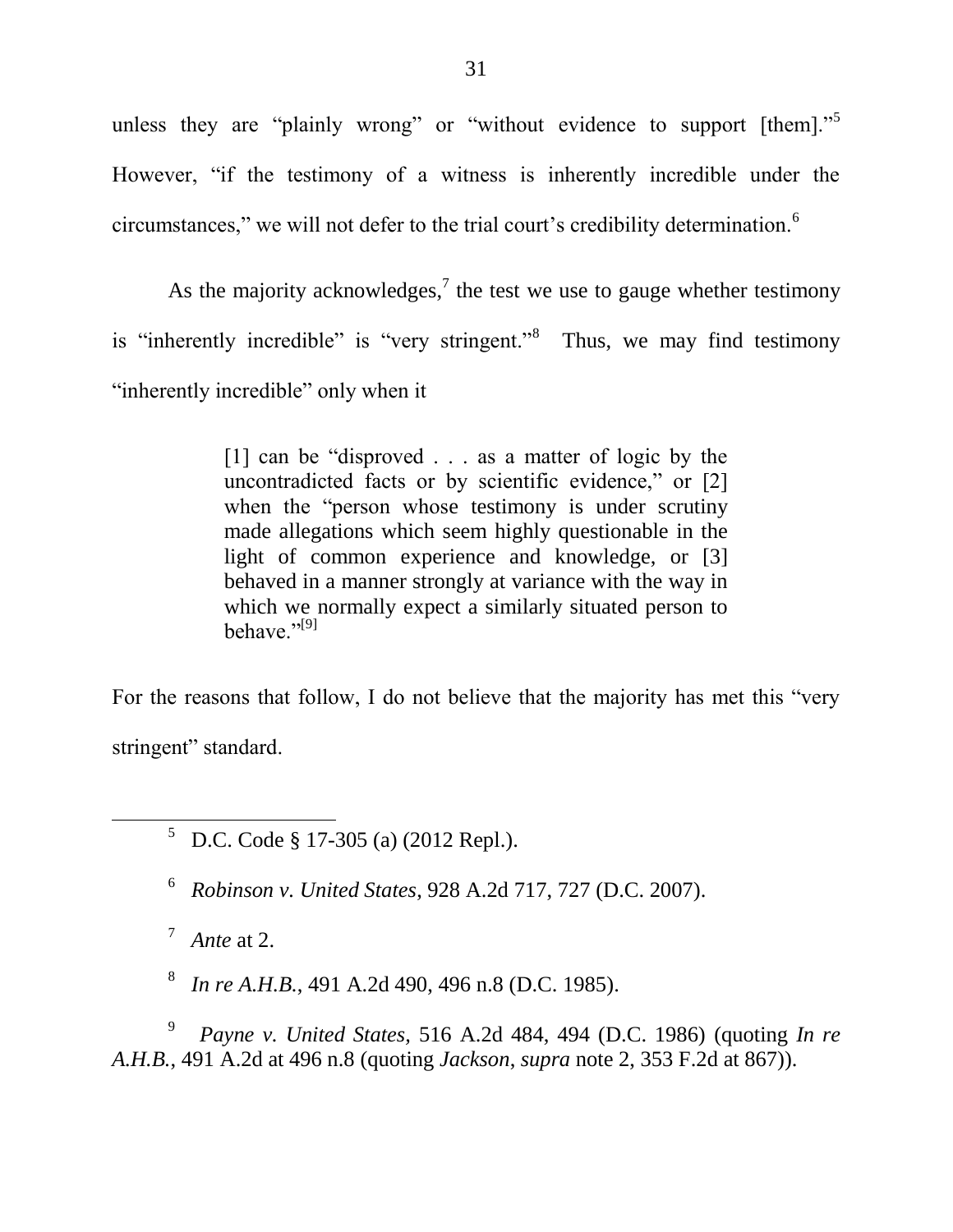# **III. The Majority's Analysis**

In its analysis, the majority focuses on three interlocking trial court findings:  $(1)$  that appellant "held the baby, who was strapped in a highchair, in a 'tight' grip"; (2) that he "put his 'weight on the baby' (or on 'some of the baby'), with the child 'pinned between his body and the high chair on top of a couch'"; and  $(3)$ that he did so "for many minutes, still 'very tightly' gripping the baby."<sup>10</sup> Inherent in addressing these findings is resolution of two aspects of the trial court's analysis which the majority finds problematic. The first is the court's heavy reliance on allegedly inconsistent testimony by Ms. Robinson when describing the tightness of appellant's grip, and the severity of his weight, on D.S. The second is the court's failure to recognize physical limitations, discernible from appellant's knees on the floor, his torso leaning on the couch, and the child's location in a high chair – all of which allegedly mitigated the gravity of the risks from appellant's grip and weight. Based on these supposed shortcomings, the majority concludes that Ms. Robinson's credited testimony was "inherently incredible," and therefore requires rejection of the trial court's findings predicated on that testimony.<sup>11</sup>

<sup>10</sup> *Ante* at 18.

<sup>11</sup> *Ante* at 19-27.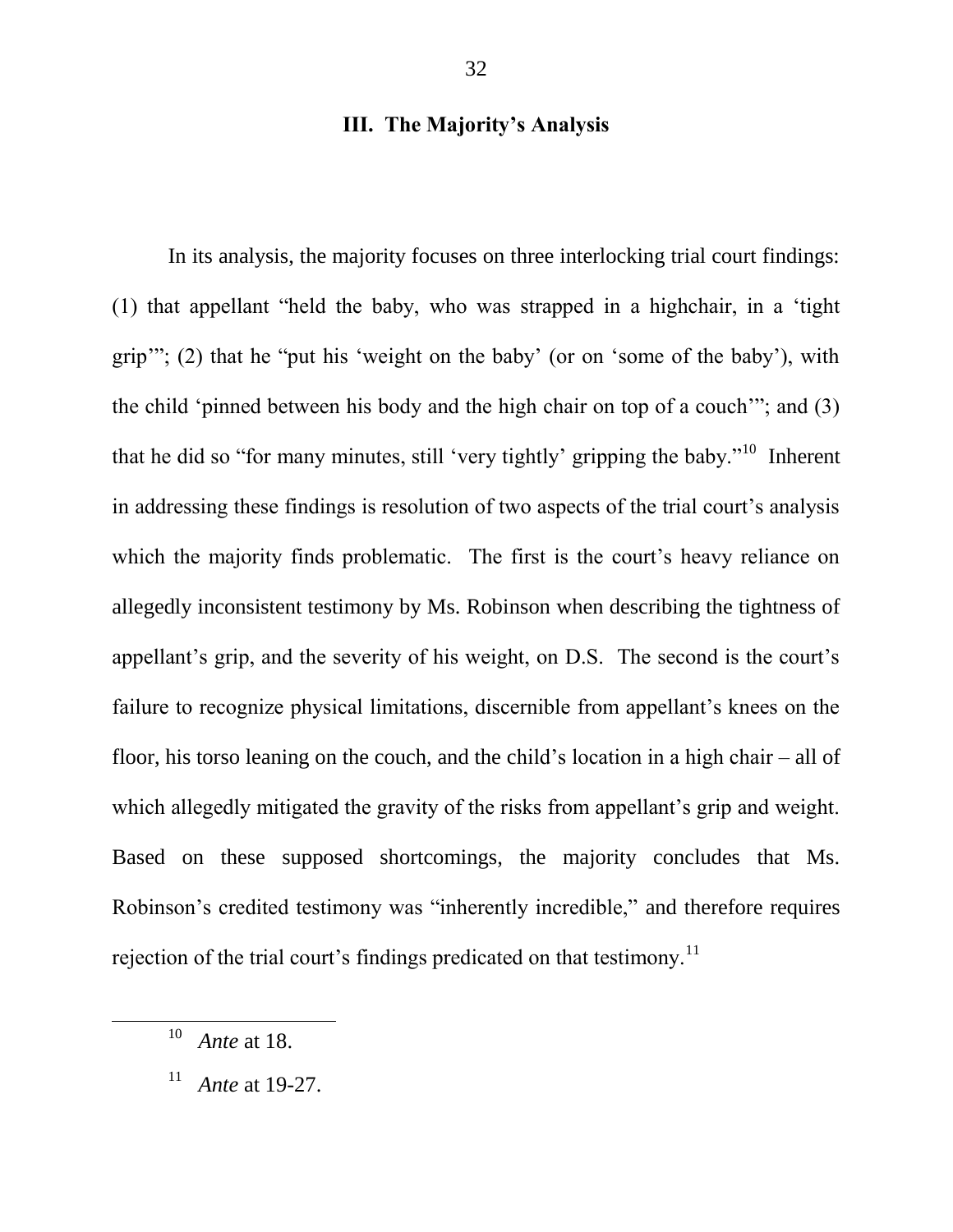At the outset, I believe it is important to emphasize what my colleagues do not deny, namely, that there *can* be a grave risk of bodily injury to a toddler who is strapped into a high chair, picked up and gripped tightly by his father, then flipped over backward onto a couch on top of the child's mother, with the father's weight on the child-in-chair for an extended period of time while the mother wriggles away and family members try – then the police use force – to make the father let go. The question here, therefore, is limited to whether there was credible evidence that appellant's grip was tight enough, his weight heavy enough, and his resistance long enough to have created that grave risk.

# **A. "Tight Grip"**

As to Ms. Robinson's testimony about appellant's grip on D.S., only one of the case law criteria for an "inherently credible" finding is relevant, number  $[2]$ : "allegations which seem highly questionable in the light of common experience and knowledge. $12$ <sup>12</sup> My colleagues find inherently incredible Ms. Robinson's testimony that appellant had a "tight  $\ldots$  grip on the baby" because she also

l

<sup>12</sup> See text accompanying *supra* note 9.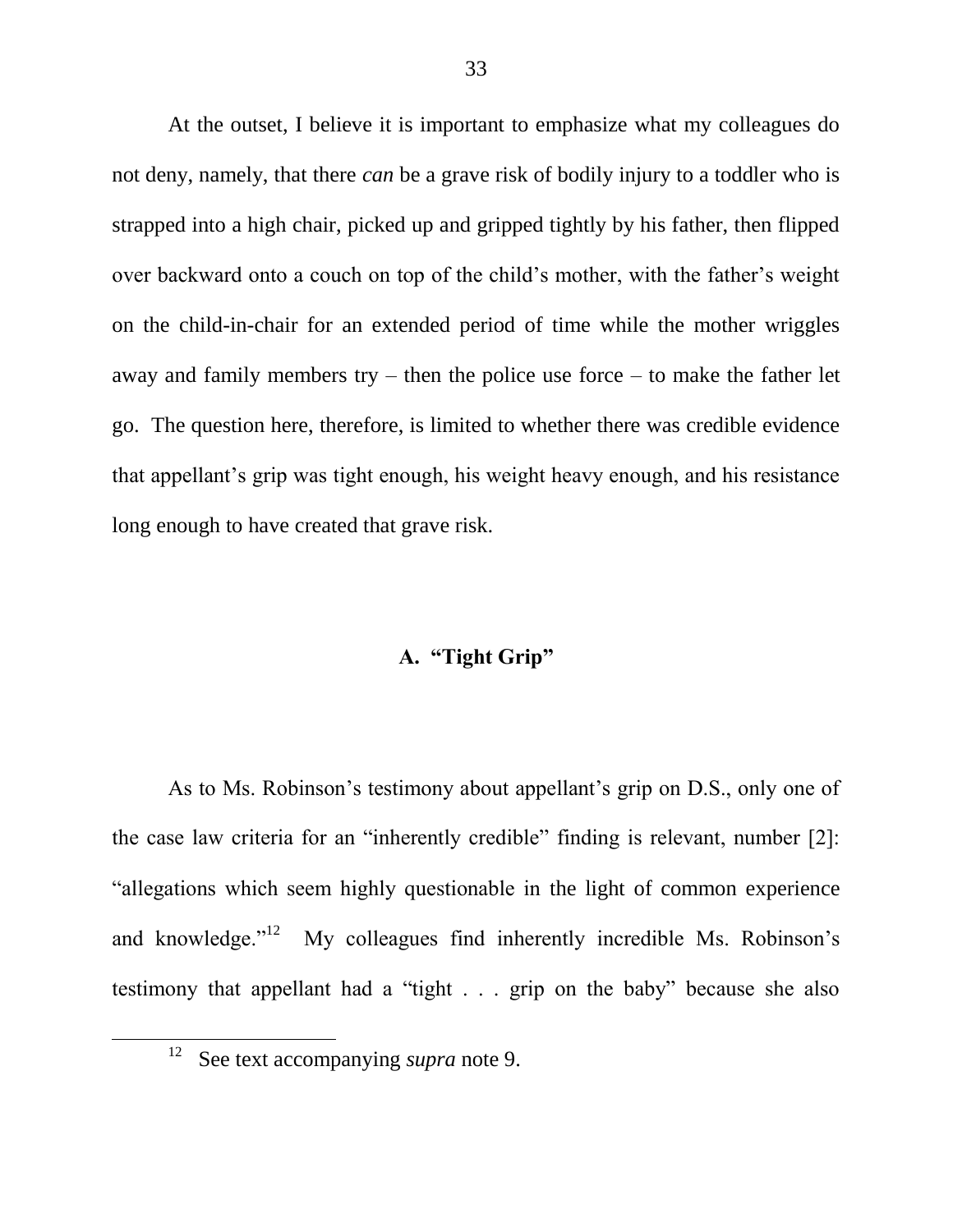testified that she had been standing behind appellant, where she could see only his back and the back of his head, adding that "you really couldn't see the baby[;]  $\dots$ [y]ou really couldn't see the baby good, *unless you knew the baby was there, you wouldn't have known that he had that tight of a grip on the baby*" (emphasis added). Ms. Robinson's "unless" clause, however, makes all the difference here. Ms. Robinson witnessed the entire sequence of events, including what happened *before* appellant fell on top of D.S., hiding him from view. She saw appellant grab D.S. while D.S. was strapped into the high chair and pull the child-in-chair close to his chest. She knew that D.S. was still there, strapped in as before, when appellant fell over with him onto the couch. Thus, her testimony about the tightness of appellant's grip *after* D.S. went out of view was informed by her observation of that grip *before* he went out of view, reflecting the downward pressure from the face-forward fall. Unlike my colleagues, therefore, I am not convinced that Ms. Robinson's testimony that appellant had held D.S. in a "tight" grip contained internal inconsistencies that rendered that testimony inherently incredible. Indeed, Ms. Robinson's "tight grip" testimony was all the more credible because it was corroborated by Officer Rodd's testimony that appellant "was holding the child very tightly." It was further corroborated by testimony elaborating on the family's unsuccessful efforts to physically force appellant to release his grip, as well as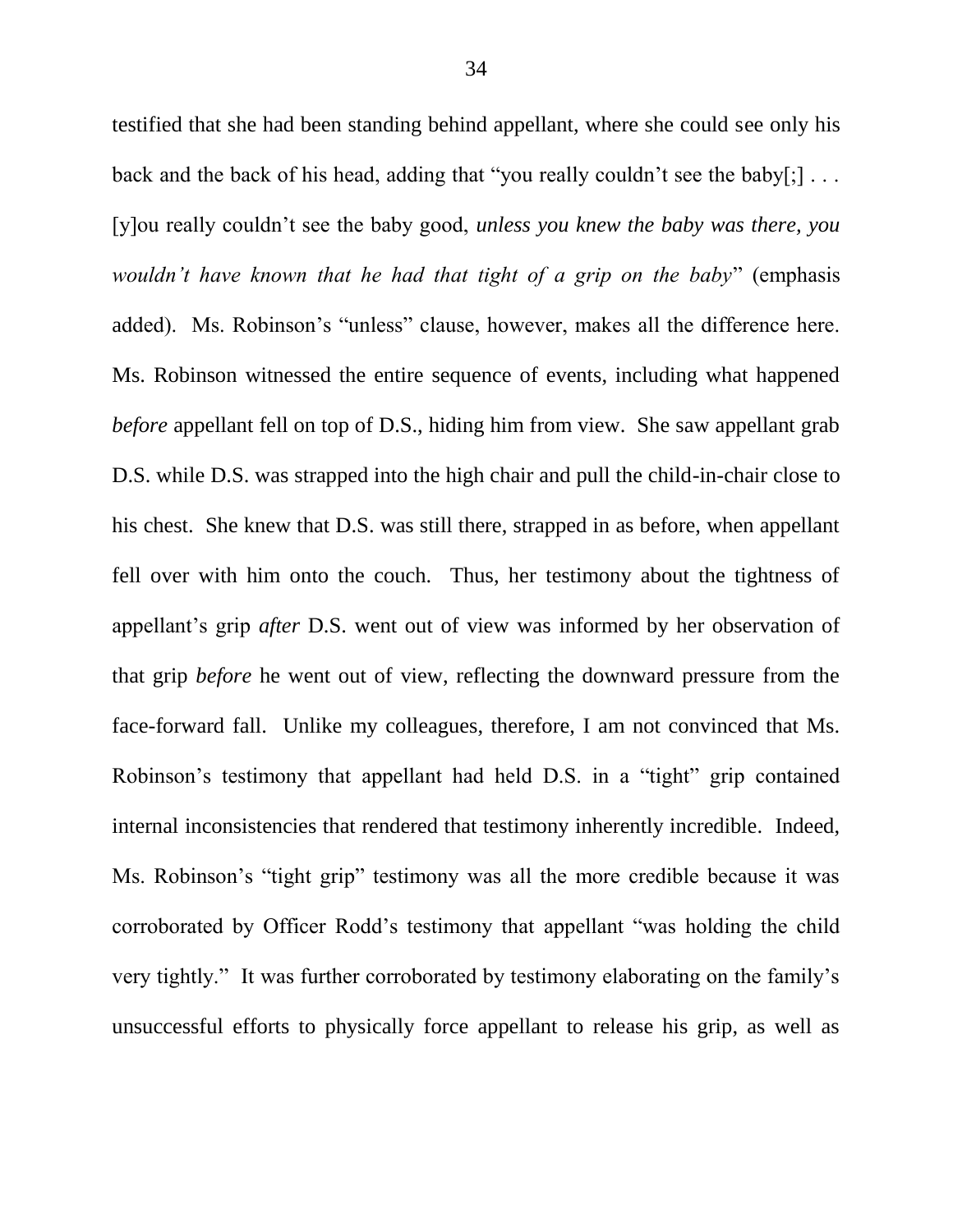Officer Keenan's testimony that a "reasonable amount of force" was necessary to make appellant let go.

Furthermore, the court's "tight grip" finding is not undermined, as the majority would have it, by Ms. Robinson's testimony that appellant had "a full highchair  $\ldots$  in his grasp," not just D.S. alone. The high chair itself (no one has argued that a tray was on it) may have mitigated some of the risk of injury to D.S. – a fact that Ms. Robinson herself admitted on direct examination. ("The only thing that I could see that might have even helped a little bit was the highchair." The trial court, however, not only was aware of that testimony but also was confronted by defense counsel's argument that the high chair's "frame" protected D.S. Nonetheless, the court concluded, in light of *all* the testimony, that appellant's grip around the child-in-chair was tight enough, when added to other risk factors, to put D.S. at grave risk of bodily injury. My colleagues and I were not present to hear the testimony; only the trial court was in a position to judge the witnesses' demeanor (including intensity), as well as their words. Under these circumstances, therefore, I see no room for us to say that the court's eyes and ears were defective in failing to find the "tight grip" testimony inherently incredible.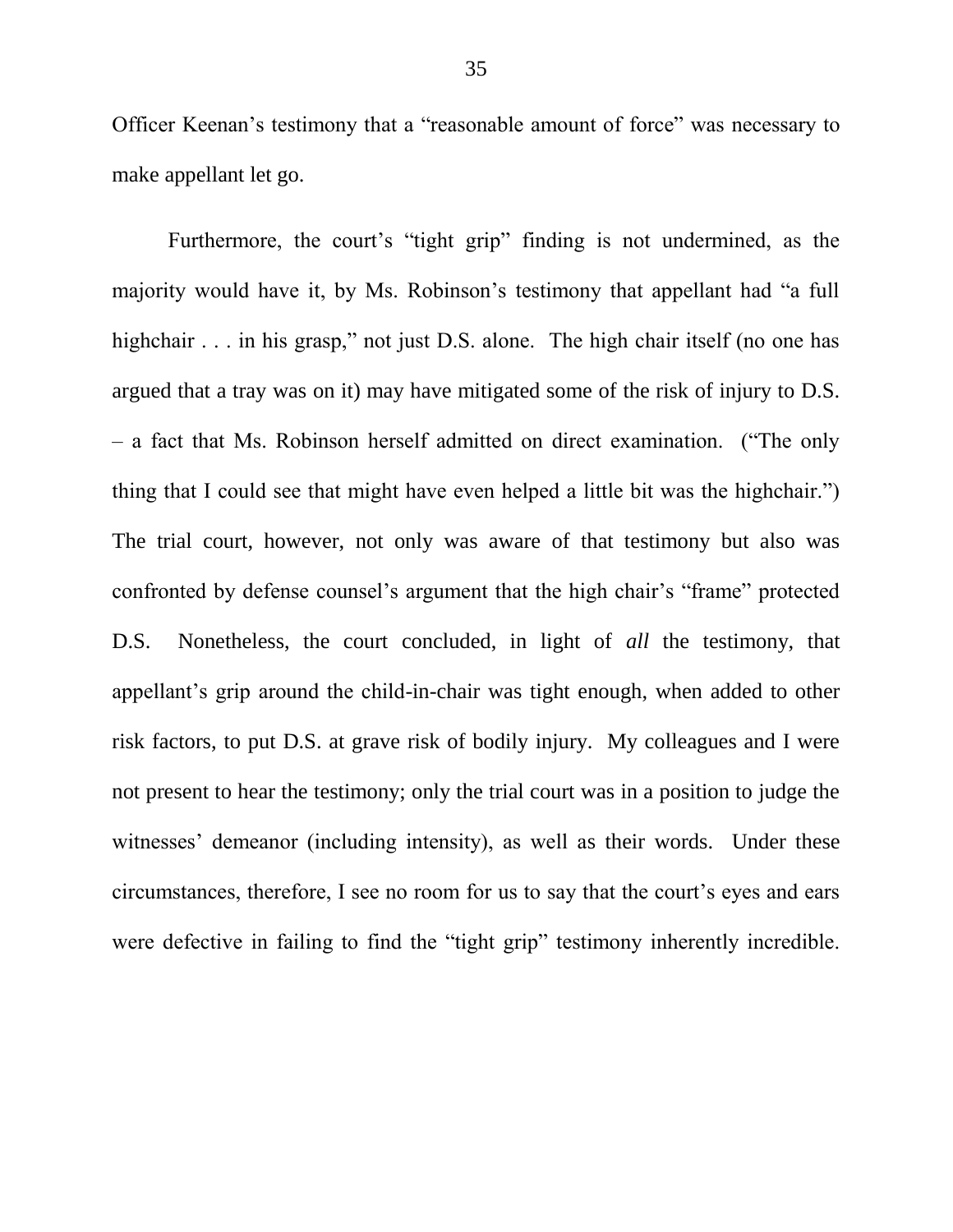To the contrary, given our standard of review, I cannot conclude that the court's "tight grip" finding was "plainly wrong or without evidence to support it."<sup>13</sup>

# **B. "Weight on the Baby"**

The majority's other reliance on "inherent incredibility" in the trial court's fact-finding negates the risk from appellant's "weight" on D.S., namely, the court's failure to recognize the mitigating effects of the high chair, coupled with appellant's weight-bearing knees on the floor and torso leaned against the couch. Straightaway I note that appellant never raised the knees-and-torso argument in the trial court, a curious omission that my colleagues downplay in accepting the argument on appeal. Presumably trial counsel saw nothing there.

In any event, the trial court's failure to discern sua sponte the significance of posture over testimony would fall only within "inherent incredibility" criterion number  $[1]$ : disproof of the finding "as a matter of logic by the uncontradicted facts or by scientific evidence."<sup>14</sup> No scientific evidence is involved here, and, for

<sup>13</sup> D.C. Code § 17-305 (a).

<sup>14</sup> See text accompanying *supra* note 9.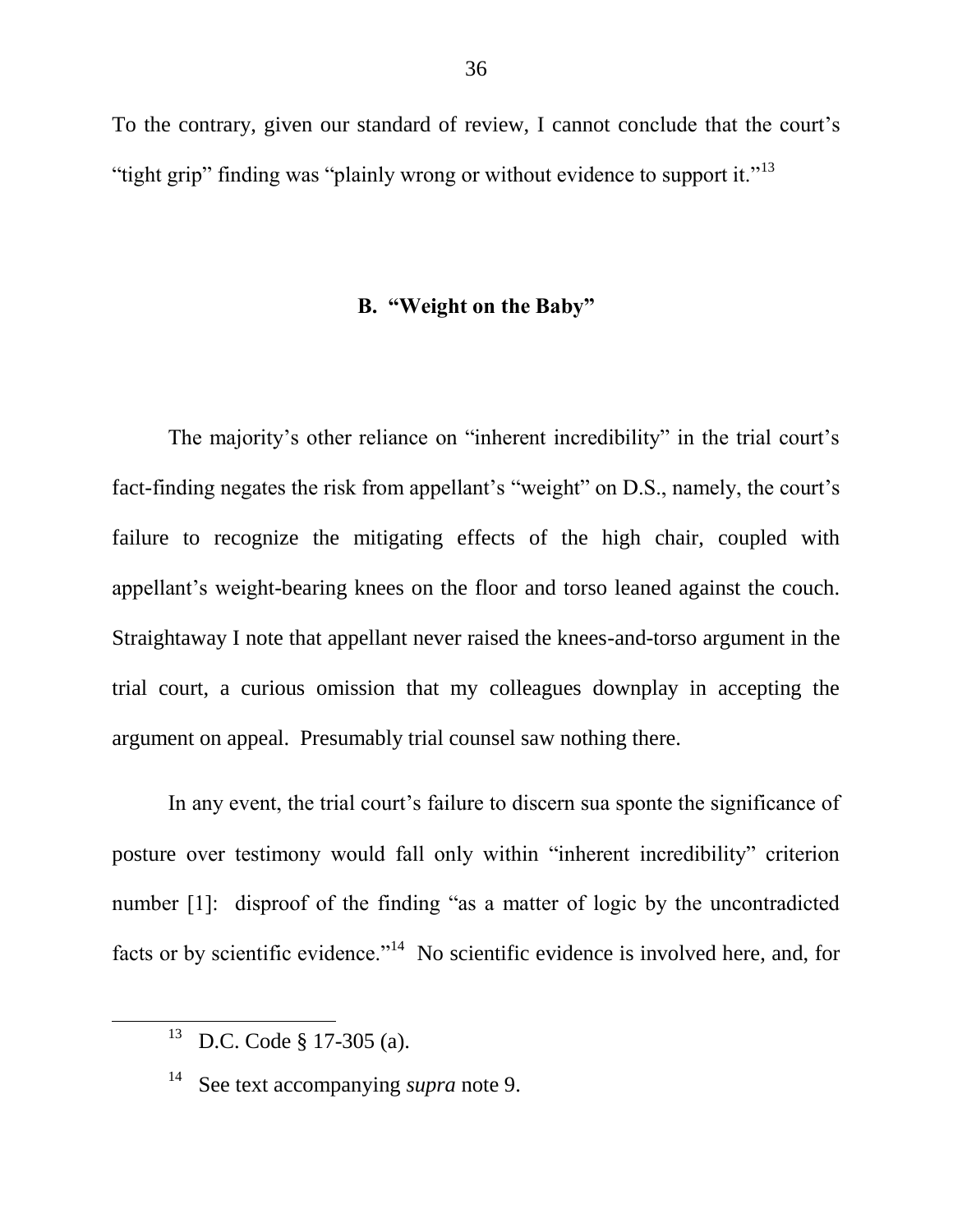me, it is much too far a stretch to say that Ms. Robinson's testimony regarding appellant's weight, on which the trial court relied, was rendered inherently incredible simply "as a matter of logic" by testimony regarding the high chair and appellant's posture. The high chair and posture testimony, on which the majority relies, did not spawn "uncontested facts" that undermined the "tight grip" and "weight" testimony with ironclad, night-follows-day logic.

In emphasizing police officer testimony that appellant had his "knees on the ground" with his torso "leaning on the couch," my colleagues conclude that a "substantial portion" of appellant's weight "necessarily" was borne by his "knees" (and/or the couch)," not entirely by  $D.S.<sup>15</sup>$  However, in my judgment, this knees and couch surmise – tantamount to appellate court fact-finding – does not effectively negate the trial court's record-based finding that enough of appellant's weight was "on the baby" or on "some of the baby" to cause risk. That an unspecified, though arguably substantial, portion of appellant's weight was borne by his knees, and perhaps the couch, does not necessarily mean that an insignificant portion of his weight was on D.S. as appellant leaned with upperbody weight over the boy and chair, gripping them tightly.

15 *Ante* at 23.

l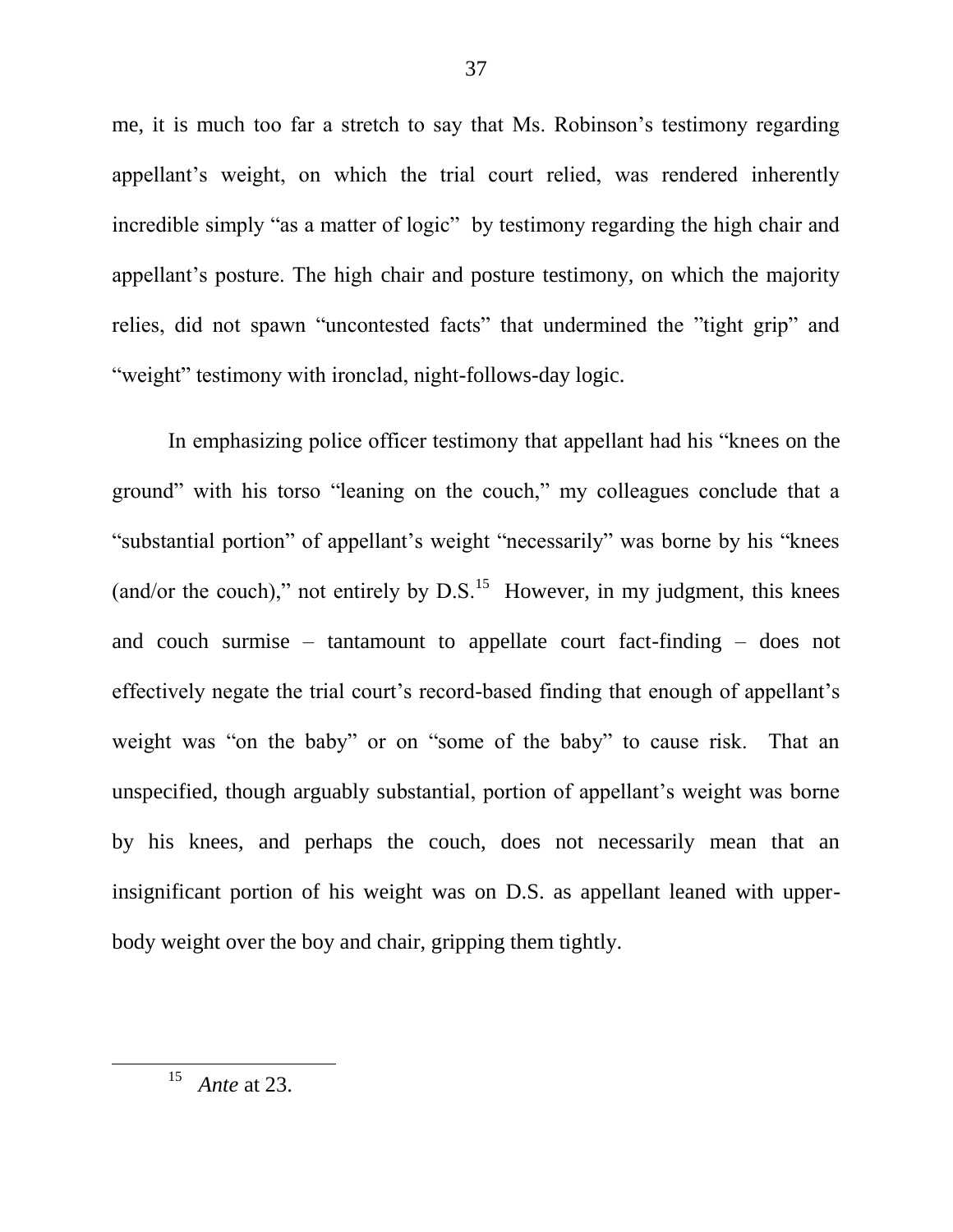What does the majority have in mind by "substantial" weight held off of D.S.? 30% ? 51% or more? What percentage of appellant's weight on D.S. was too little to help create grave risk? We are not told.

Because Ms. Robinson saw the entire chain of events that led to appellant's falling on top of D.S., she was in a position to assess whether appellant was placing his weight on D.S. She acknowledged, as noted above, that the high chair may have partially protected the child, but she emphasized nonetheless that appellant's weight (meaning from the scenario his upper body weight) was on D.S. to an appreciable extent, based on her observation of all that had happened. I see no reason why a reasonable fact-finder could not find this testimony credible.<sup>16</sup> The fact that neither police officer expressly testified that appellant had placed his "weight" on D.S. does not nullify Ms. Robinson's testimony. To the contrary, although the officers lacked her overall perspective, arriving well after appellant had fallen on the child-in-chair, their testimony tended to corroborate, not undermine, Ms. Robinson's observations. Recall the police testimony that

<sup>16</sup> It is true, as my colleagues point out, *ante* at 8, that the trial court noted that Ms. Robinson had violated the rule on witnesses by discussing her testimony with her husband before he testified. As a sanction, the court drew an inference that both Robinsons were biased against appellant. At the same time, however, as the majority also notes, *ante* at 11, the trial court – even in drawing the adverse inference – found Ms. Robinson to be "a very compelling and credible witness," a perception that this court has no convincing basis for discounting.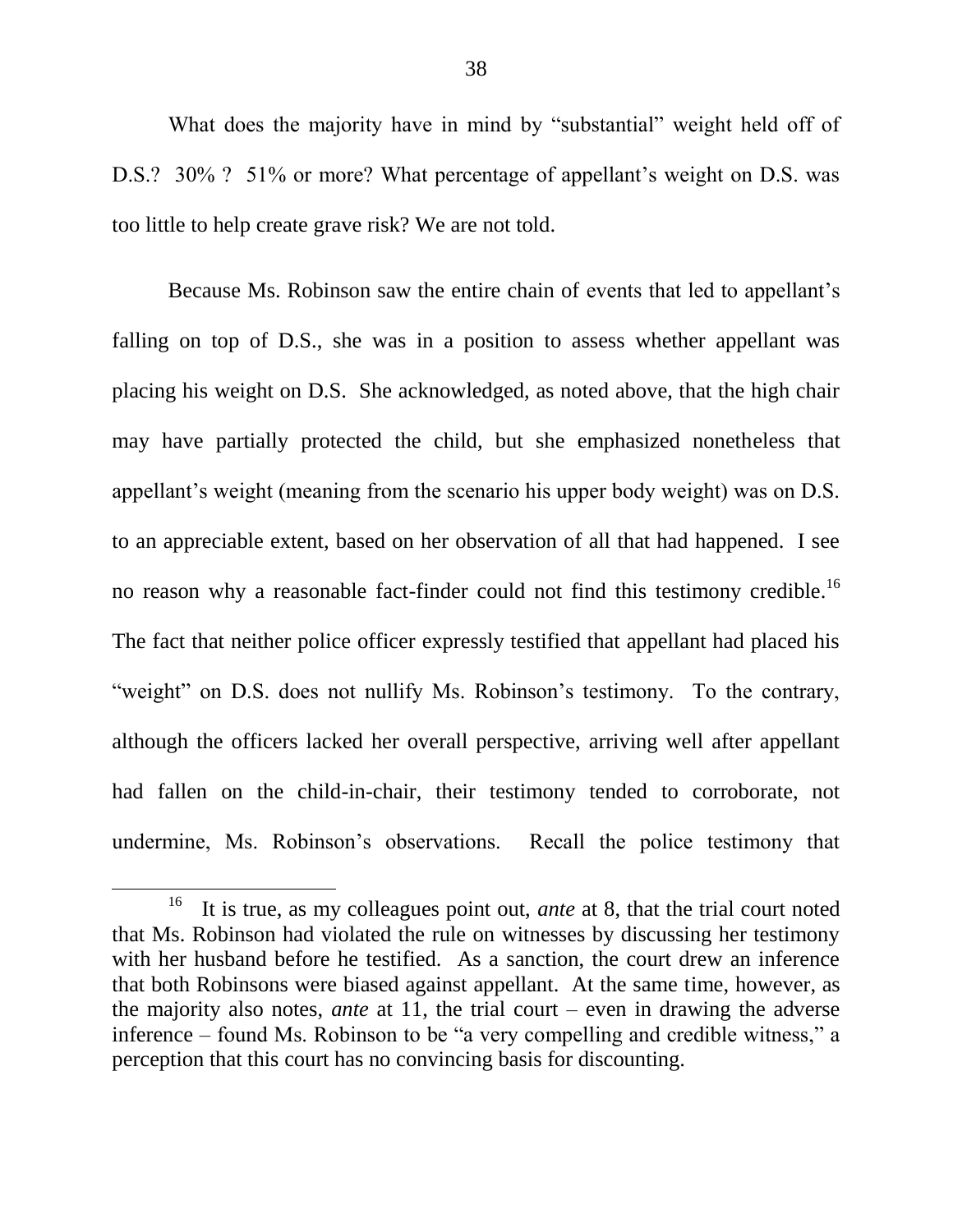appellant was "laying on top of the baby," evidence tending to support the trial court's finding that D.S. was bearing at least some of appellant's upper-body weight.

Contrary to my colleagues' apparent premise, the trial court need not have found that all or even most of appellant's weight was on D.S. to find that appellant's weight was a factor – among others – contributing to a grave risk of bodily injury. The obvious size differential between appellant and his sixteenmonth-old son lends credence to that finding.

Finally, my colleagues offer no analogous case law supporting reversal. In each case they rely on, *ante* at 17  $\&$  n.9,<sup>17</sup> reversal for inherent incredibility was premised on obvious evidentiary inconsistences and not, as here, on mere

<sup>17</sup> *Jackson*, 353 F.2d at 864, 867-68 (police officers' testimony that they had received tip with detailed description of appellant, allegedly possessing heroin, ruled inherently incredible because testimony was "internal[ly] contradict[ory]" and "contrary to human experience," and officers initially had arrested and searched the wrong man); *Farrar v. United States*, 275 F.2d 868, 869-70 (D.C. Cir. 1959) (testimony of complaining witness that appellant had threatened her with knife and "constantly pressed it against her" ruled inherently incredible because of complainant's repeated acknowledgment that she had been "looking at him" but never saw knife, and further because neither complainant nor her clothing was "marked by a knife"); *Davis v. Commonwealth*, No. 1637-99-2, 2000 Va. App. LEXIS 612 at \*5-\*9 (Va. Ct. App. Aug. 22, 2000) (series of conflicting statements and testimony by complaining witness so "internally self-contradictory" that her testimony alleging sexual assault was inherently incredible).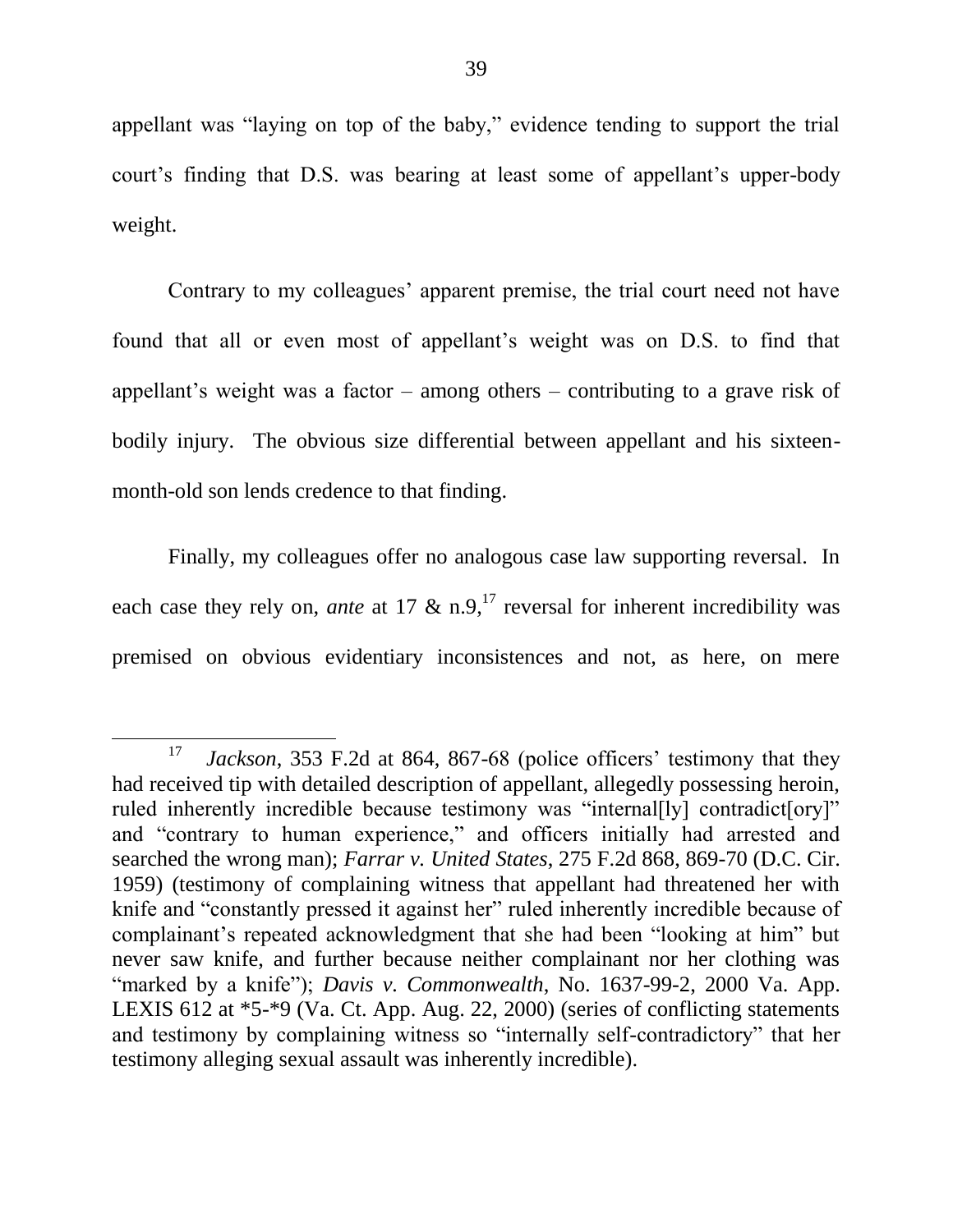interpretation of coherent testimony (contradicted only by appellant himself and his wife).

### **C. "For Many Minutes"**

The legal significance of the trial court's findings as to appellant's "tight" grip" and "weight" was intensified by the court's further finding, uncontested by the majority, that appellant persisted with pinning the child down "for an extended period of time" – "for many minutes." In fact, according to the court, appellant held on to the little boy "even when the police arrived" and "despite being asked [by the officers] to let the baby go." Eventually, according to police testimony, the officers had to use a "reasonable amount of force . . . . [I]t took a little while to get him off."

The trial court found that the risk to D.S. from this police action, necessitated by appellant's unyielding hold, contributed to the risk of bodily injury. Said the court: "This is extremely dangerous ignoring [the] police order to release the baby . . . and continuing to hold the baby. . . . Both officers testified they had to physically get him . . . off of the baby." The need for the police to use force to extricate D.S. not only indicates how tight appellant's grip must have been but also how the additional time, with additional tussling over the child, intensified the risk. Because appellant resisted for "many minutes" the force directed at pulling him off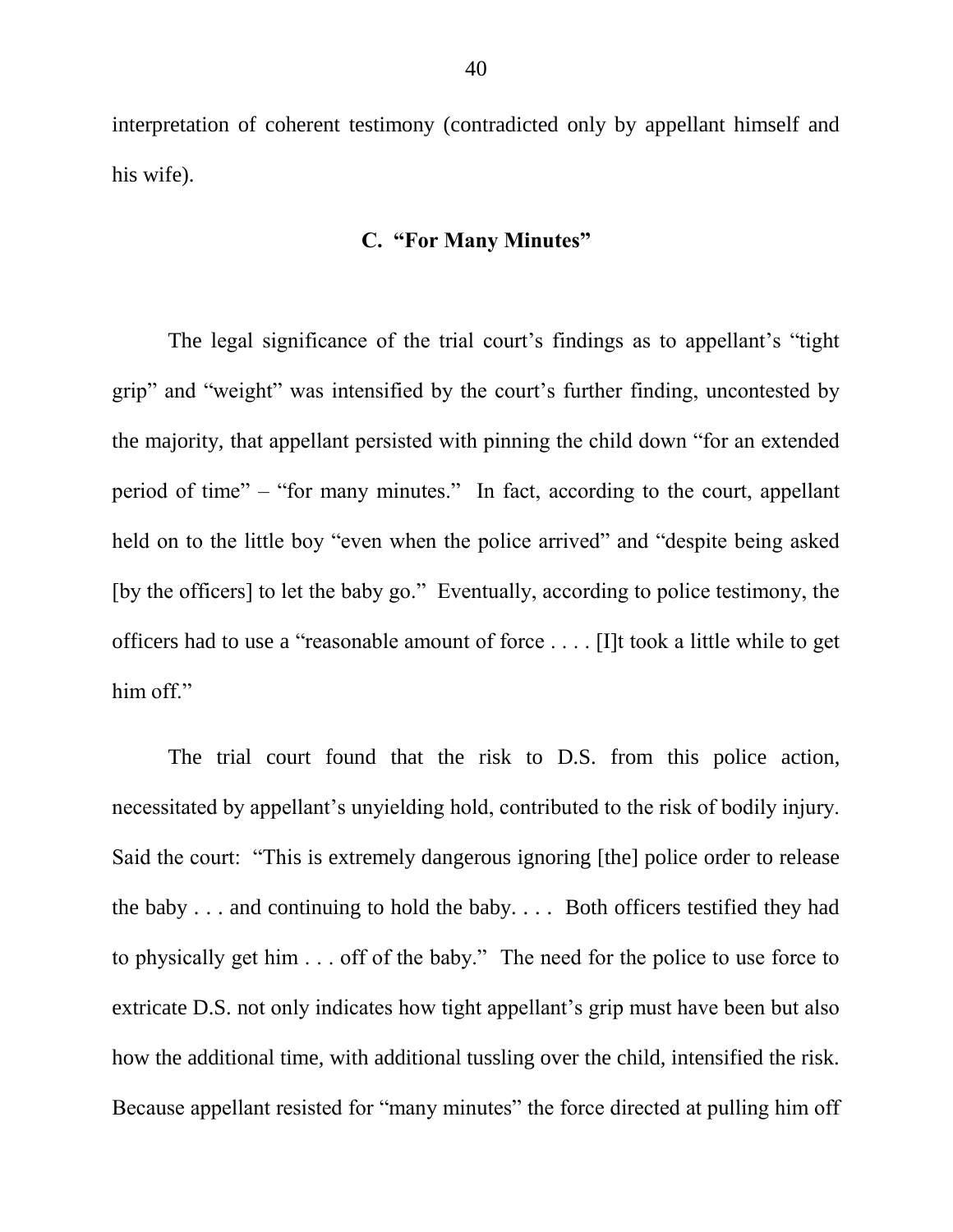of D.S., the court could have permissibly inferred, without speculation, that, appellant naturally would have been trying to tighten his hold while reinforcing his weight on the child-in-chair, as the child continued to cry hysterically – as much an indication of pain (another signal foretelling risk of bodily injury) as of fright.<sup>18</sup>

# **D. Trial Court Ruling**

We have said that the statute proscribes a "grave risk of bodily injury, not a risk of grave bodily injury"; thus, the factfinder must focus on the mere "likelihood" of injury," not on the degree of potential injury.<sup>19</sup> Consistent with that distinction, this court has intimated that "grave," in modifying risk, means "substantial,"<sup>20</sup> but not necessarily a risk likely to produce significant harm. Although neither the trial court nor the majority discusses relevant definitions, I assume that both the court  $\overline{a}$ 

<sup>18</sup> *See Newman v. United States, 49 A.3d 321, 325 (D.C. 2012)* ("This is not a case where the trier of fact crossed the bounds of permissible inference and entered the forbidden territory of conjecture or speculation.") (internal quotation marks omitted).

<sup>19</sup> *Lee v. United States*, 831 A.2d 378, 382 (D.C. 2003).

<sup>20</sup> *Coffin v. United States*, 917 A.2d 1089, 1092 (D.C. 2007) (adverting to Iowa statute); *see Dorsey v. United States*, 902 A.2d 107, 113 (D.C. 2006) (referring without discussion to "grave or substantial risk").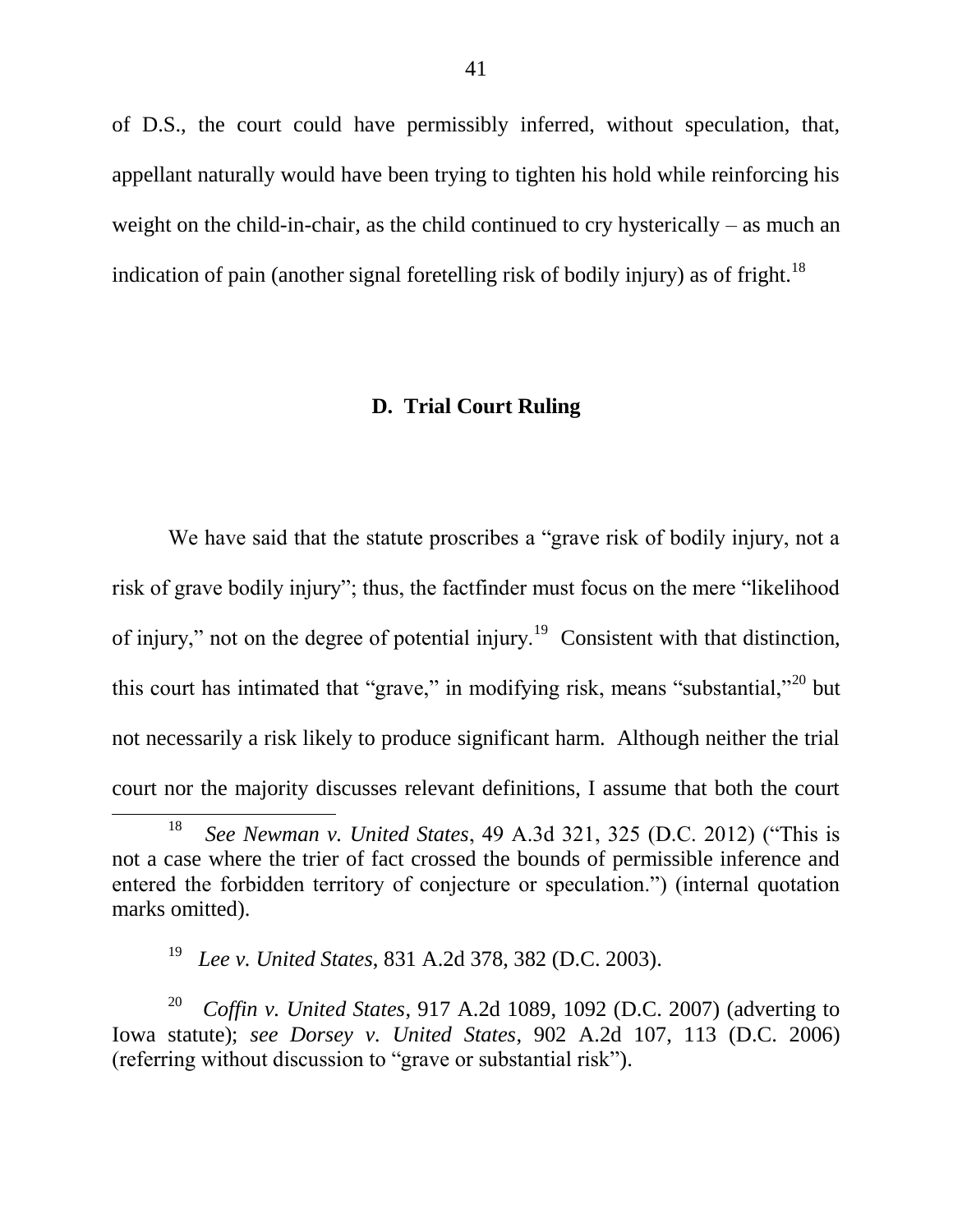and my colleagues have presupposed that, for conviction, there must be evidence of a "grave" or "substantial" risk of a bodily injury at least more than *de minimis*. Personally, I do not understand why a grave risk does not imply a risk of grave injury;<sup>21</sup> but, even if a risk, to be "grave," must portend a grave injury, not something less, I would not agree that the trial court's findings of fact essential to appellant's conviction are plainly wrong or without evidence to support them.

I turn, therefore, to the nature of the risk itself. In addressing the trial court at the end of the hearing, defense counsel raised perhaps the most likely risk and questioned whether the child could "possibly suffocate" with a high chair "frame around himself." The court replied, "I'm not making a specific finding whether the child was going to suffocate . . . . There could have been many ways the child could have been harmed under these circumstances because the defendant refused

<sup>&</sup>lt;sup>21</sup> In the context most relevant here, "grave" means "likely to produce great harm or danger," as in "a grave mistake." MERRIAM-WEBSTER'S COLLEGIATE DICTIONARY 1174 (10th ed. 1993) (the edition closest in time preceding enactment of the child cruelty statute); *see* THE AMERICAN HERITAGE DICTIONARY OF THE ENGLISH LANGUAGE (3d ed. 1992) ("grave" means "[f]raught with danger or harm," as in "a grave wound"). On two occasions when interpreting the cruelty statute we have relied on a dictionary definition. *See Mitchell v. United States*, 64 A.3d 154, 156 (D.C. 2013) (citing *Alfaro v United States*, 859 A.2d 149, 157 (D.C. 2004) (quoting definition of "cruel" in WEBSTER'S SEVENTH COLLEGIATE DICTIONARY 200 (1966))).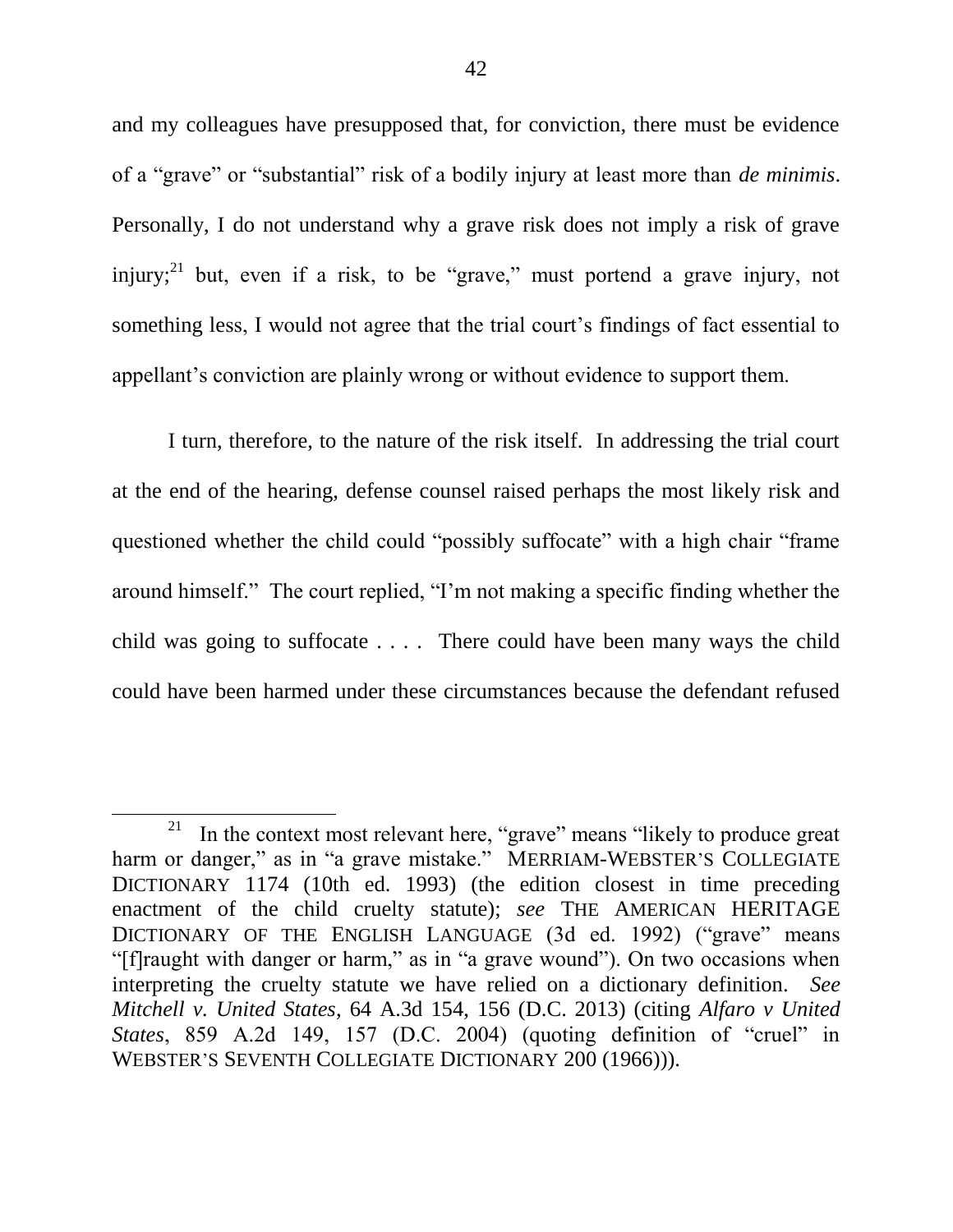to release the baby. So I'm not here to make a physics [finding] as to whether the chair was providing sufficient protection in order to prevent suffocation . . . ."

It is unfortunate that the trial court did not indicate that, yes, suffocation was among the possible risks, for surely the so-called "physics" of the situation  $-$  tight grip and pressure from upper body weight for many minutes – suggested that obvious possibility. But the trial court's response did not appear intended to discount that risk, a risk of bodily injury that assuredly was evident (in the words of the case law)<sup>22</sup> "in the light of common experience and knowledge." As I understand the court's findings and judgment, therefore, the court foresaw the possibility of a variety of injurious (I'd say grave) outcomes and apparently perceived those risks to be obvious – and reasonably so. (I venture that the court would have had in mind not only suffocation but also, for example, facial abrasions, broken bones, and other crush-related internal injuries.) The fact that the risks apparently did not result in actual injury to D.S. is a fortunate outcome that in no way undermines the trial court's verdict and judgment under a statute criminalizing only " $risk$ ."<sup>23</sup>

<sup>&</sup>lt;sup>22</sup> See *supra* note 9 and accompanying text.

<sup>23</sup> Appellant also challenges the sufficiency of the evidence supporting the trial court's finding that he acted with the state of mind necessary to support conviction under the second-degree child cruelty statute, *i.e.*, "intentionally, (continued…)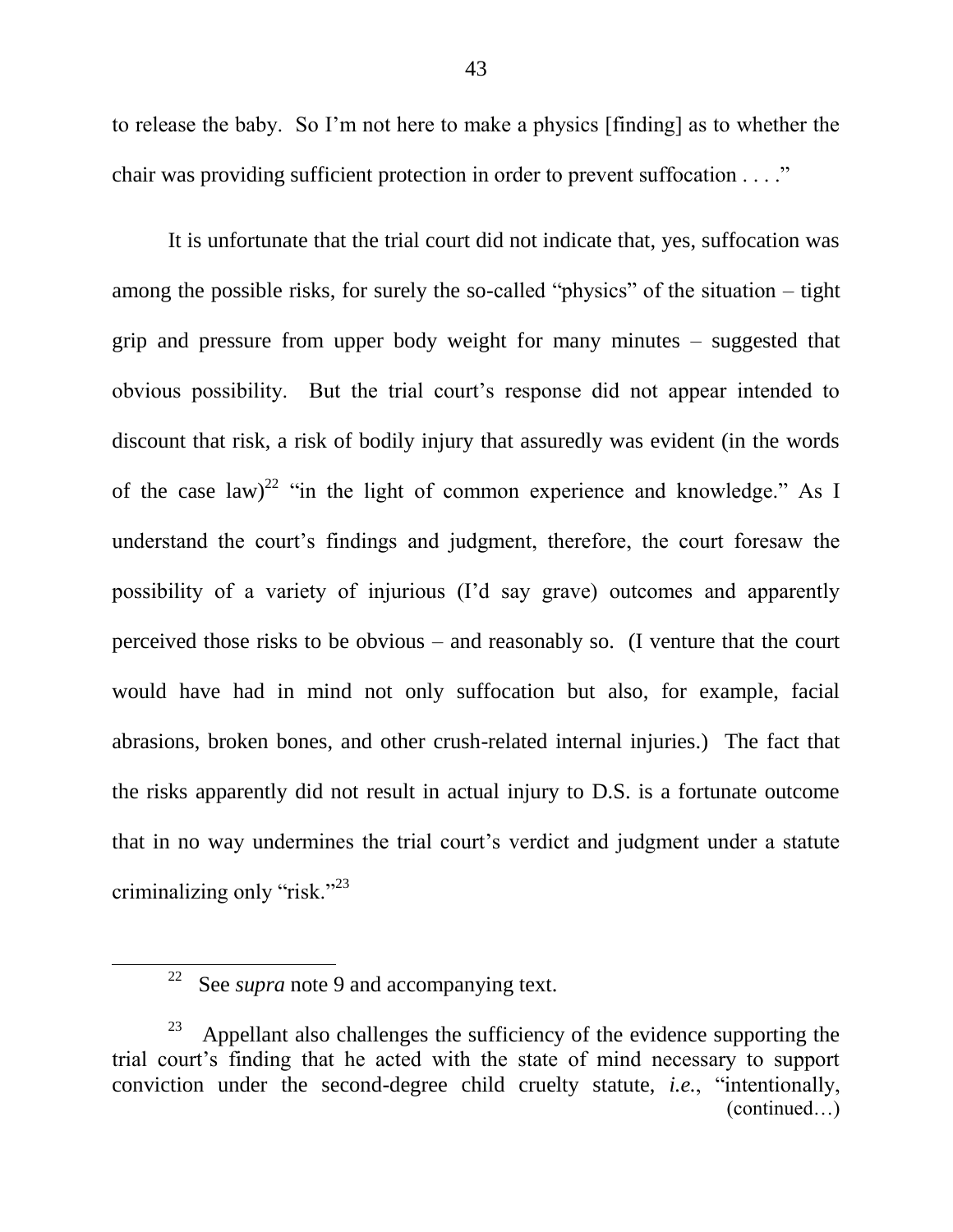# **IV. Conclusion**

I believe that the trial court, in crediting testimony from Ms. Robinson and Officers Keenan and Rodd (while discounting the testimony of appellant, Mr. Robinson, and Ms. Koh) did not engage in "mere speculation," as my colleagues put it, $^{24}$  to convict appellant of attempted second-degree child cruelty. The majority's two examples of "inherent incredibility" – Ms. Robinson's testimony regarding appellant's "tight grip" and "weight on baby" – fail to satisfy the statutory and case law criteria essential to withholding deference to the trial court's findings in a bench trial. That testimony is not inherently incredible based on alleged inconsistency or on alleged mitigation of the risk by the high chair or by the couch (a posture argument not raised at trial). On this record, therefore, I

<sup>(…</sup>continued)

knowingly, or recklessly." D.C. Code § 22-1101 (b)(1) (2012 Repl.). Given the credited, and in my view credible, testimony (which the majority does not challenge) concerning the duration of appellant's actions that placed D.S. at grave risk of bodily harm, I also would conclude that the trial court's finding that appellant acted recklessly was supported by sufficient record evidence.

<sup>24</sup> *Ante* at 19.